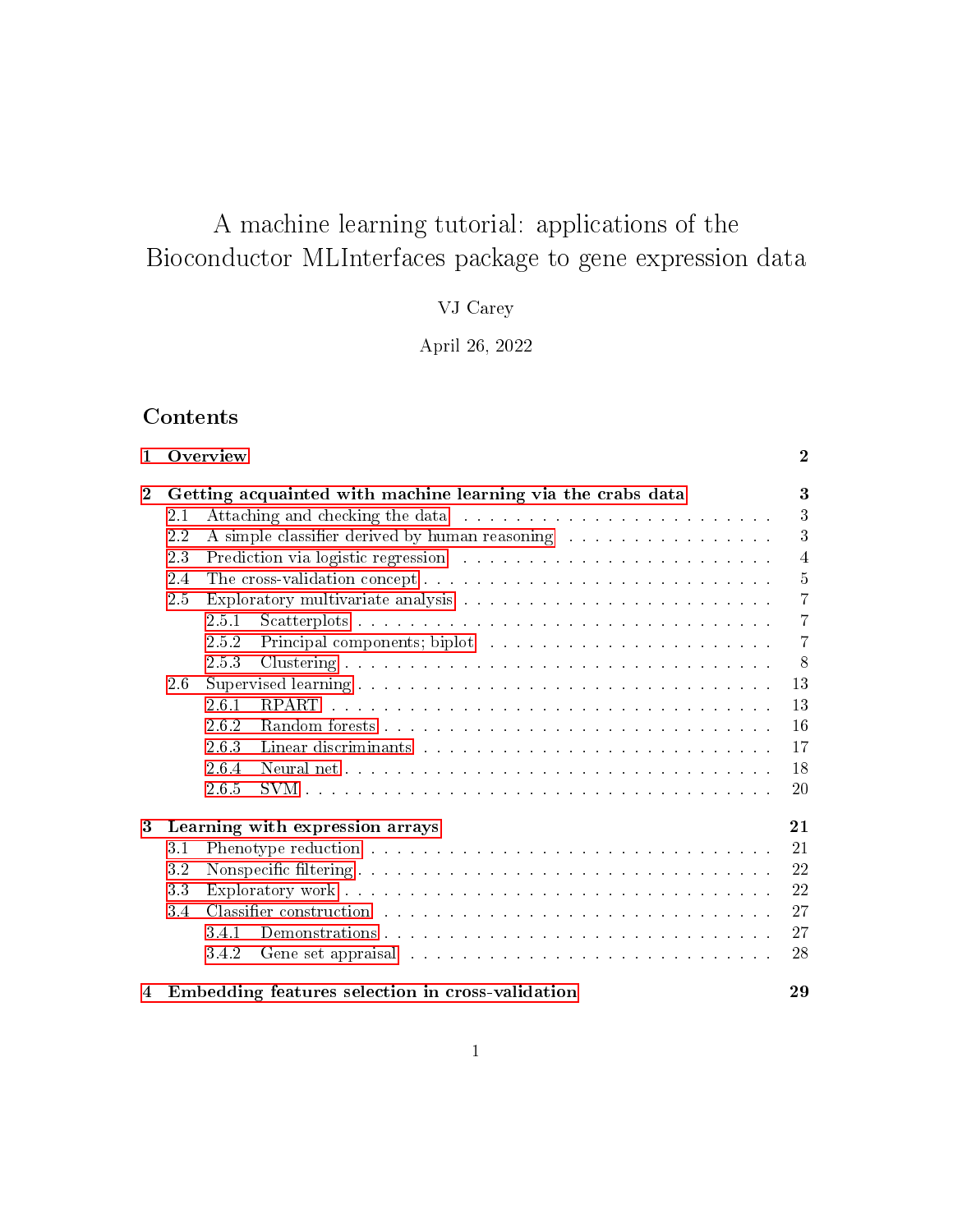#### [5 Session information](#page-30-0) 31

## <span id="page-1-0"></span>1 Overview

The term *machine learning* refers to a family of computational methods for analyzing multivariate datasets. Each data point has a vector of *features* in a shared *feature space*, and may have a *class label* from some fixed finite set.

Supervised learning refers to processes that help articulate rules that map feature vectors to class labels. The class labels are known and function as supervisory information to guide rule construction. Unsupervised learning refers to processes that discover structure in collections of feature vectors. Typically the structure consists of a grouping of objects into clusters.

This practical introduction to machine learning will begin with a survey of a lowdimensional dataset to fix concepts, and will then address problems coming from genomic data analysis, using RNA expression and chromatin state data.

Some basic points to consider at the start:

- Distinguish predictive modeling from inference on model parameters. Typical work in epidemiology focuses on estimation of relative risks, and random samples are not required. Typical work with machine learning tools targets estimation (and minimization) of the misclassification rate. Representative samples are required for this task.
- $\bullet$  "Two cultures": model fitters vs. algorithmic predictors. If statistical models are correct, parameter estimation based on the mass of data can yield optimal discriminators (e.g., LDA). Algorithmic discriminators tend to prefer to identify boundary cases and downweight the mass of data (e.g., boosting, svm).
- $\bullet$  Different learning tools have different capabilities. There is little *a priori* guidance on matching learning algorithms to aspects of problems. While it is convenient to sift through a variety of approaches, one must pay a price for the model search.
- Data and model/learner visualization are important, but visualization of higher dimensional data structures is hard. Dynamic graphics can help; look at ggobi and Rggobi for this.
- These notes provide very little mathematical background on the methods; see for example Ripley (Pattern recognition and neural networks, 1995), Duda, Hart, Stork  $(Patten classification)$ , Hastie, Tibshirani and Friedman  $(2003, Elements\ of statistical$ learning) for copious background.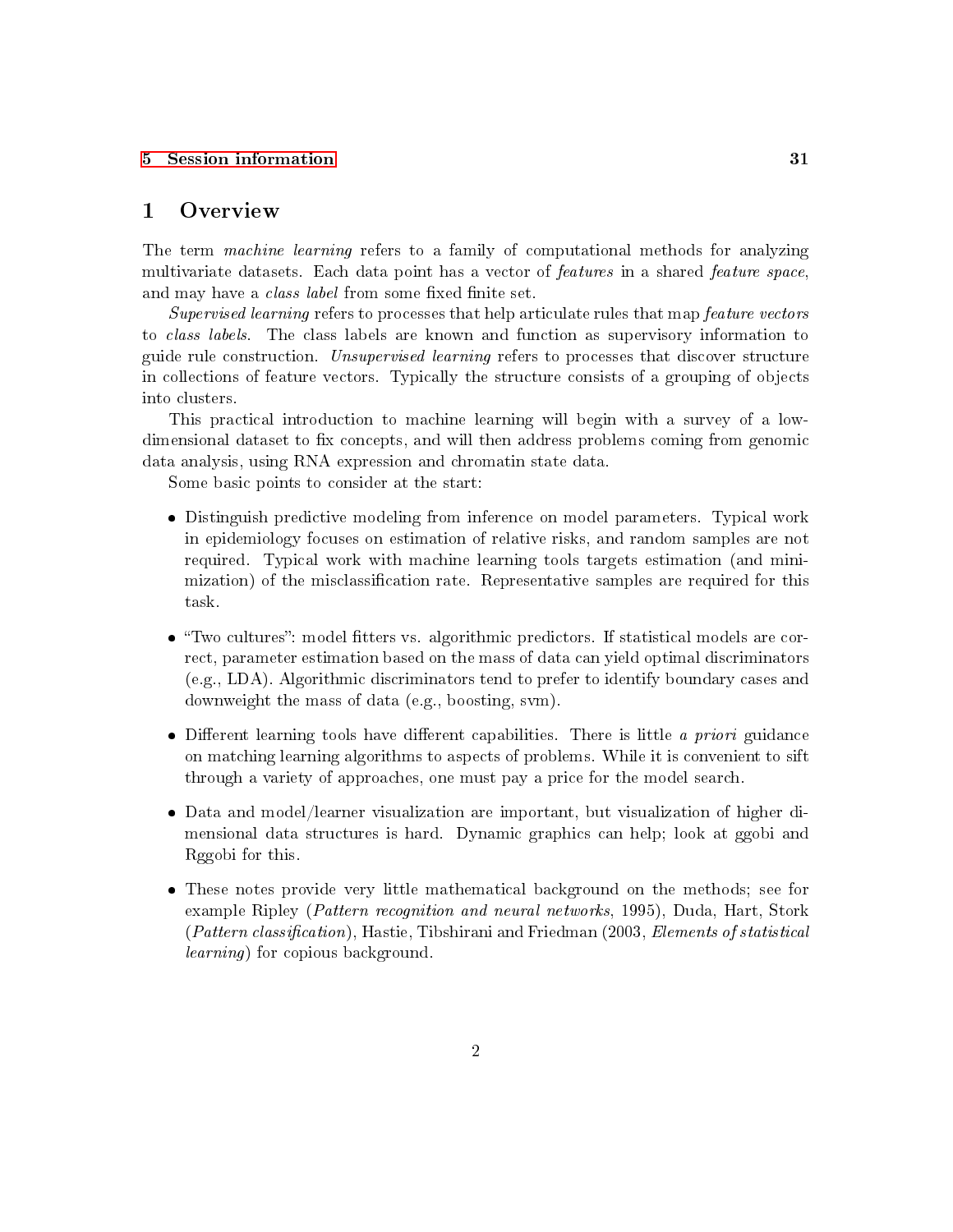## <span id="page-2-0"></span>2 Getting acquainted with machine learning via the crabs data

#### <span id="page-2-1"></span>2.1 Attaching and checking the data

The following steps bring the crabs data into scope and illustrate aspects of its structure.

```
> library("MASS")
> data("crabs")
> dim(crabs)
[1] 200 8
> crabs[1:4]sp sex index FL RW CL CW BD
1 B M 1 8.1 6.7 16.1 19.0 7.0
2 B M 2 8.8 7.7 18.1 20.8 7.4
3 B M 3 9.2 7.8 19.0 22.4 7.7
4 B M 4 9.6 7.9 20.1 23.1 8.2
> table(crabs$sex)
 F M
100 100
> library("lattice")
> print(bwplot(RW~sp|sex, data=crabs))
```
The plot is shown in Figure [1.](#page-3-1)

We will regard these data as providing five quantitative features (FL, RW, CL, CW,  $BD)^1$  $BD)^1$  and a pair of class labels (sex, sp=species). We may regard this as a four class problem, or as two two class problems.

#### <span id="page-2-2"></span>2.2 A simple classifier derived by human reasoning

Our first problem does not involve any computations. If you want to write  $R$  code to solve the problem, do so, but use prose first.

 $\bullet$  *Question 1.* On the basis of the boxplots in Figure [1,](#page-3-1) comment on the prospects for predicting species on the basis of RW. State a rule for computing the predictions. Describe how to assess the performance of your rule.

<span id="page-2-3"></span><sup>&</sup>lt;sup>1</sup>You may consult the manual page of crabs for an explanation of these abbreviations.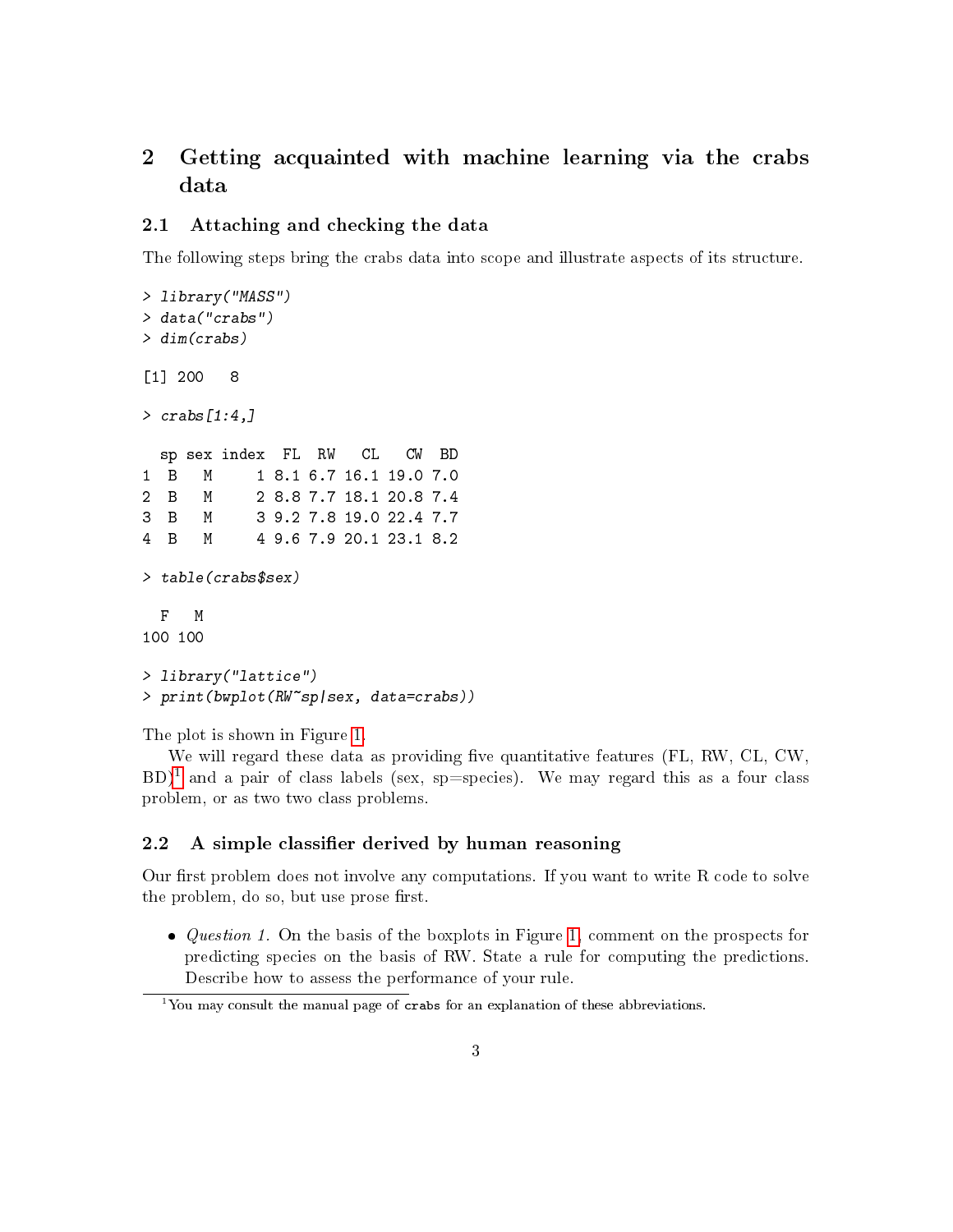

<span id="page-3-1"></span>Figure 1: Boxplots of RW, the rear width in mm, stratified by species ("B" or "O" for blue or orange) and sex ("F" and "M").

#### <span id="page-3-0"></span>2.3 Prediction via logistic regression

A simple approach to prediction involves logistic regression.

```
> m1 = glm(sp~RW, data=crabs, family=binomial)
> summary(m1)
Call:
glm(formula = sp "RW, family = binomial, data = crabs)Deviance Residuals:
    Min 1Q Median 3Q Max
-1.67807 -1.08840 -0.04168 1.07160 1.88030
Coefficients:
           Estimate Std. Error z value Pr(>|z|)
(Intercept) -3.44908 0.82210 -4.195 2.72e-05 ***
RW 0.27080 0.06349 4.265 2.00e-05 ***
---
Signif. codes: 0 '***' 0.001 '**' 0.01 '*' 0.05 '.' 0.1 ' ' 1
(Dispersion parameter for binomial family taken to be 1)
   Null deviance: 277.26 on 199 degrees of freedom
Residual deviance: 256.35 on 198 degrees of freedom
```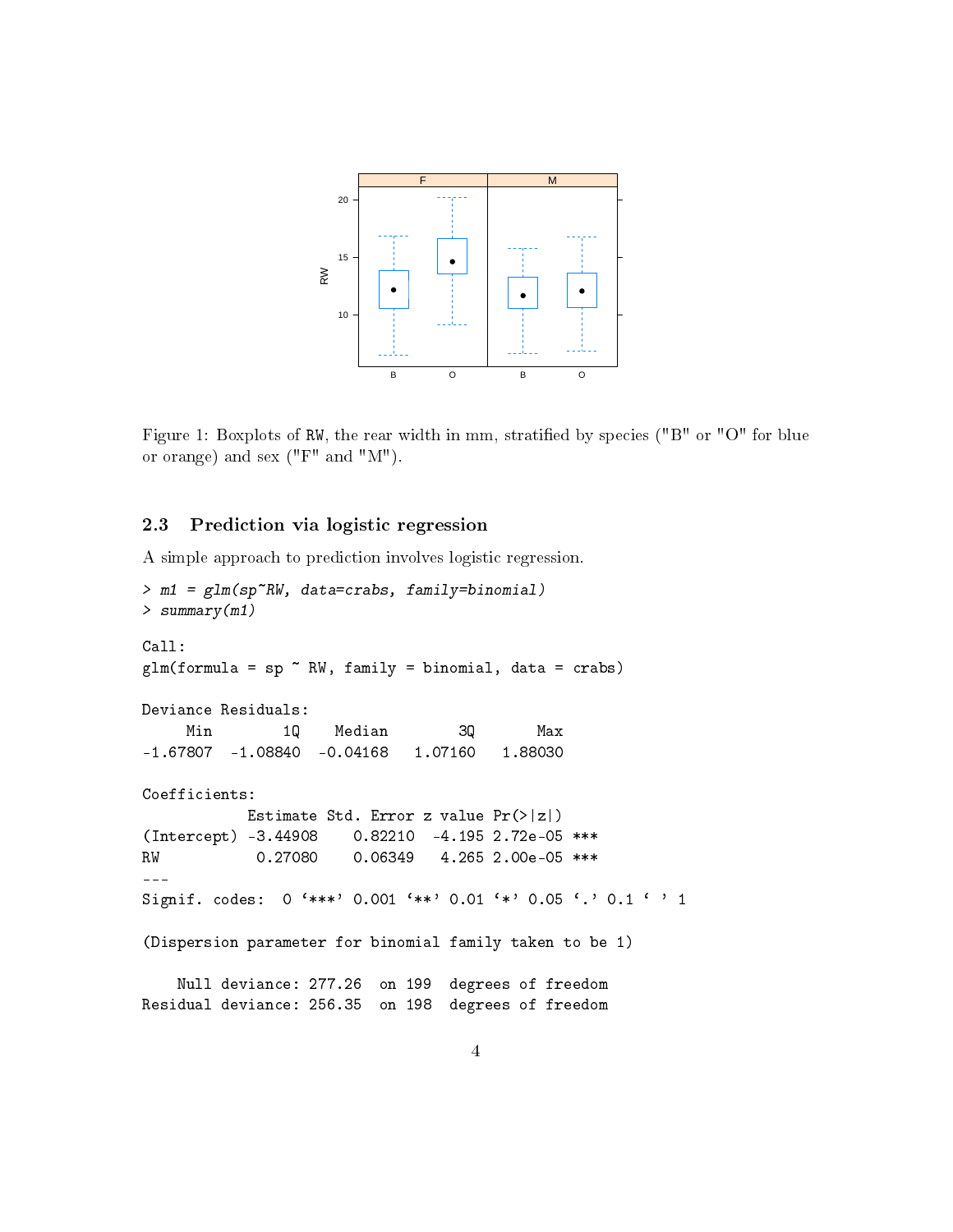AIC: 260.35

Number of Fisher Scoring iterations: 4

- *Question 2.* Write down the statistical model corresponding to the R expression above. How can we derive a classifier from this model?
- *Question 3.* Perform the following computations. Discuss their interpretation. What are the estimated error rates of the two models? Is the second model, on the subset, better?

```
> plot(predict(m1,type="response"), crabs$sp)
> table(predict(m1,type="response")>.5, crabs$sp)
> m2 = update(m1, subset=(sex=="F"))> table(predict(m2,type="response")>.5, crabs$sp[crabs$sex=="F"])
```
#### <span id="page-4-0"></span>2.4 The cross-validation concept

Cross-validation is a technique that is widely used for reducing bias in the estimation of predictive accuracy. If no precautions are taken, bias can be caused by *overfitting* a classification algorithm to a particular dataset; the algorithm learns the classification "by heart", but performs poorly when asked to generalise it to new, unseen examples. Briefly, in cross-validation the dataset is deterministically partitioned into a series of training and test sets. The model is built for each training set and evaluated on the test set. The accuracy measures are averaged over this series of fits. Leave-one-out cross-validation consists of N fits, with N training sets of size  $N-1$  and N test sets of size 1.

First let us use MLearn from the *MLInterfaces* package to fit a single logistic model. MLearn requires you to specify an index set for training. We use  $c(1:30, 51:80)$  to choose a training set of size 60, balanced between two species (because we know the ordering of records). This procedure also requires you to specify a probability threshold for classication. We use a typical default of 0.5. If the predicted probability of being "O" exceeds 0.5, we classify to "O", otherwise to "B".

```
> library(MLInterfaces)
> fcrabs = crabs[crabs$sex == "F", ]
> ml1 = MLearn( sp~RW, fcrabs, glmI.logistic(thresh=.5), c(1:30, 51:80),
+ family=binomial)
> ml1
MLInterfaces classification output container
The call was:
MLearn(formula = sp \tilde{N} RW, data = fcrabs, .method = glmI.logistic(thresh = 0.5),
```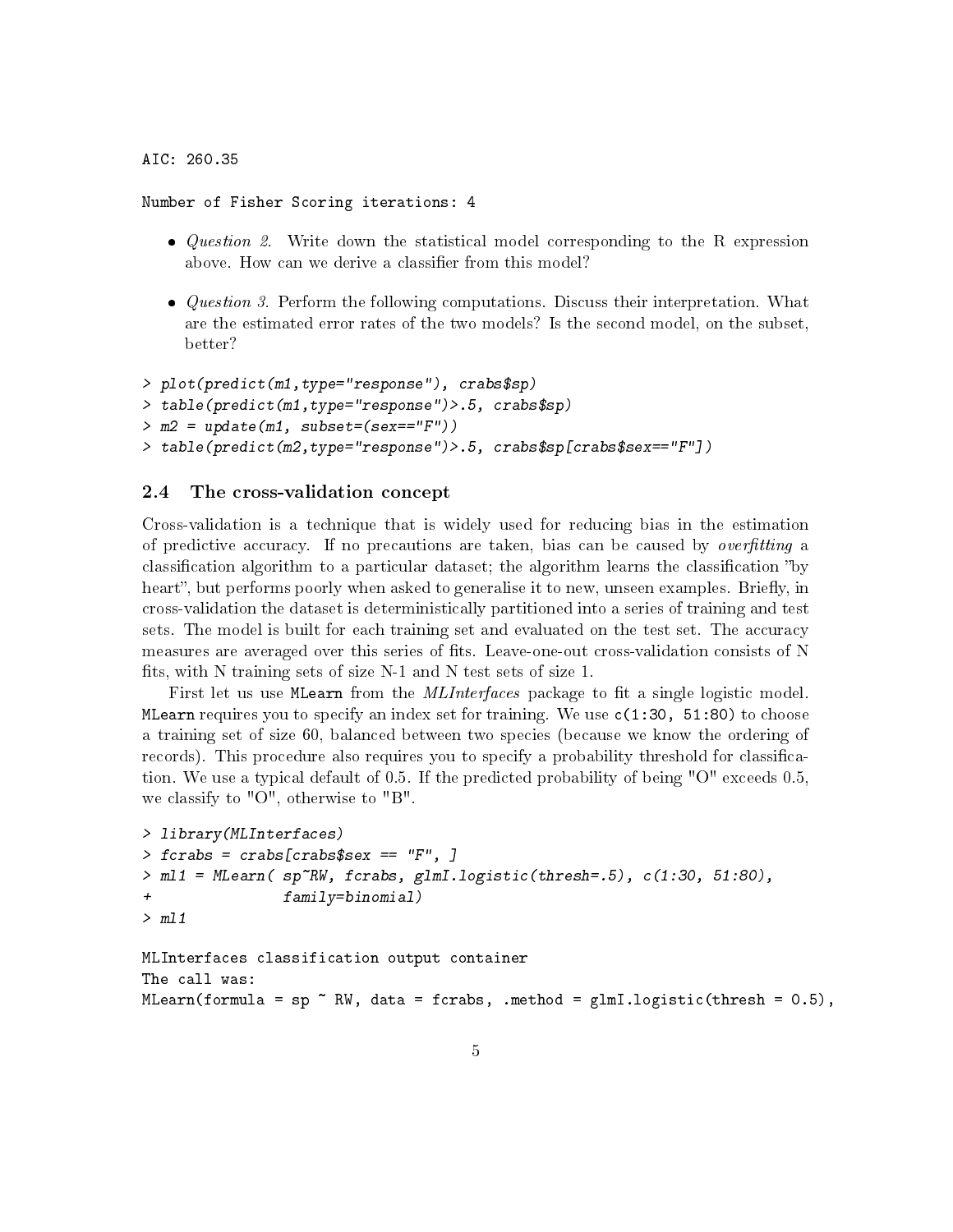```
trainInd = c(1:30, 51:80), family = binomial)
Predicted outcome distribution for test set:
 \Omega40
Summary of scores on test set (use testScores() method for details):
   Min. 1st Qu. Median Mean 3rd Qu. Max.
 0.7553 0.8861 0.9803 0.9355 0.9917 0.9997
> confuMat(ml1)
     predicted
given B O
   B 0 20
    O 0 20
```
- $\bullet$  Question 4. What does the report on m11 tell you about predictions with this model? Can you reconcile this with the results in model  $m2$ ? [Hint  $-$  non-randomness of the selection of the training set is a problem.]
- $\bullet$  *Question 5.* Modify the MLearn call to obtain a predictor that is more successful on the test set.

Now we will illustrate cross-validation. First, we scramble the order of records in the ExpressionSet so that sequentially formed groups are approximately random samples.

```
> set.seed(123)
> sfcrabs = fcrabs[ sample(nrow(fcrabs)), ]
```
We invoke the MLearn method in two ways  $-$  first specifying a training index set, then specifying a five-fold cross-validation.

```
> sml1 = MLearn( sp~RW, sfcrabs, glmI.logistic(thresh=.5),
+ c(1:30, 51:80),
+ family=binomial)
> confuMat(sml1)
    predicted
given B O
   B 15 6
    O 8 11
> smx1 = MLearn( sp~RW, sfcrabs, glmI.logistic(thresh=.5),
+ xvalSpec("LOG", 5, function(data, clab, iternum) {
```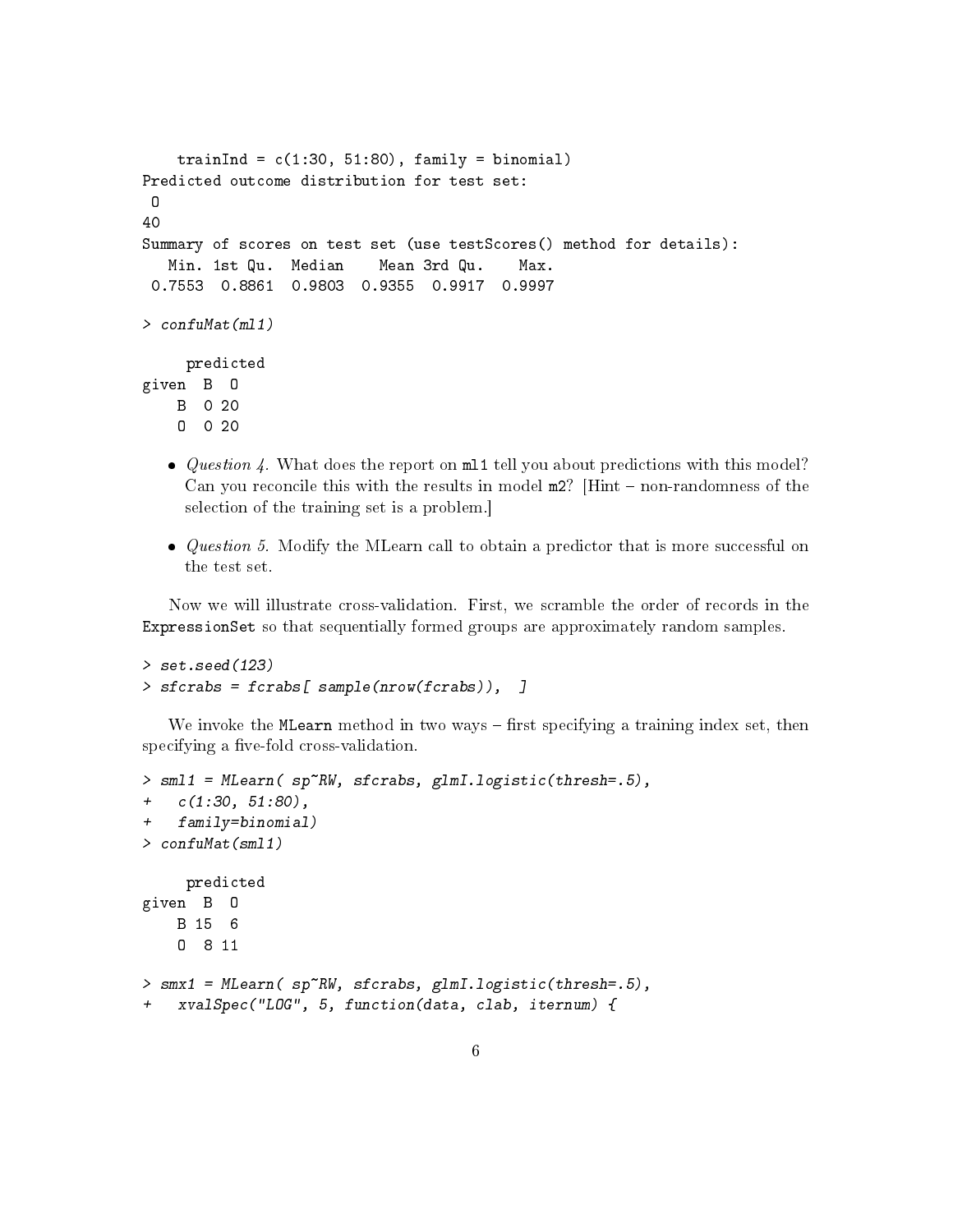```
+ which(rep(1:5, each=20) == item(m)),
+ family=binomial)
> confuMat(smx1)
    predicted
given B O
   B 36 14
   O 14 36
```
• *Question 6.* Define clearly the difference between models smll and smx1 and state the misclassification rate estimates associated with each model.

#### <span id="page-6-0"></span>2.5 Exploratory multivariate analysis

#### <span id="page-6-1"></span>2.5.1 Scatterplots

• *Question 7.* Interpret the following code, whose result is shown in Figure [2.](#page-7-1) Modify it to depict the pairwise configurations with different colors for crab genders.

```
> pairs(crabs[,-c(1:3)], col=ifelse(crabs$sp=="B", "blue", "orange"))
```
#### <span id="page-6-2"></span>2.5.2 Principal components; biplot

Principal components analysis transforms the multivariate data X into a new coordinate system. If the original variables are  $X_1, \ldots, X_p$ , then the variables in the new representation are denoted  $PC1, \ldots, PCp$ . These new variables have the properties that  $PC1$  is the linear combination of the  $X_1, \ldots, X_p$  having maximal variance, PC2 is the variance-maximizing linear combination of residuals of X after projecting into the hyperplane normal to PC1, and so on. If most of the variation in  $X_{n\times p}$  can be captured in a low dimensional linear subspace of the space spanned by the columns of  $X$ , then the scatterplots of the first few principal components give a good representation of the structure in the data.

Formally, we can compute the PC using the singular value decomposition of  $X$ , in which  $X = U D V^t$ , where  $U_{n \times p}$  and  $V_{p \times p}$  are orthonormal, and D is a diagonal matrix of p nonnegative singular values. The principal components transformation is  $XV = UD$ , and if D is structured so that  $D_{ii} \geq D_{jj}$  whenever  $i > j$ , then column i of XV is PCi. Note also that  $D_{ii} = \sqrt{n-1}$  sd(PCi).

```
> pc1 = precomp(crabs[, -c(1:3)])
```

```
> pairs(pc1$x, col=ifelse(crabs$sp=="B", "blue", "orange"))
```
The plot is shown in Figure [3.](#page-8-0)

The biplot, Figure [4,](#page-9-0) shows the data in PC space and also shows the relative contributions of the original variables in composing the transformation.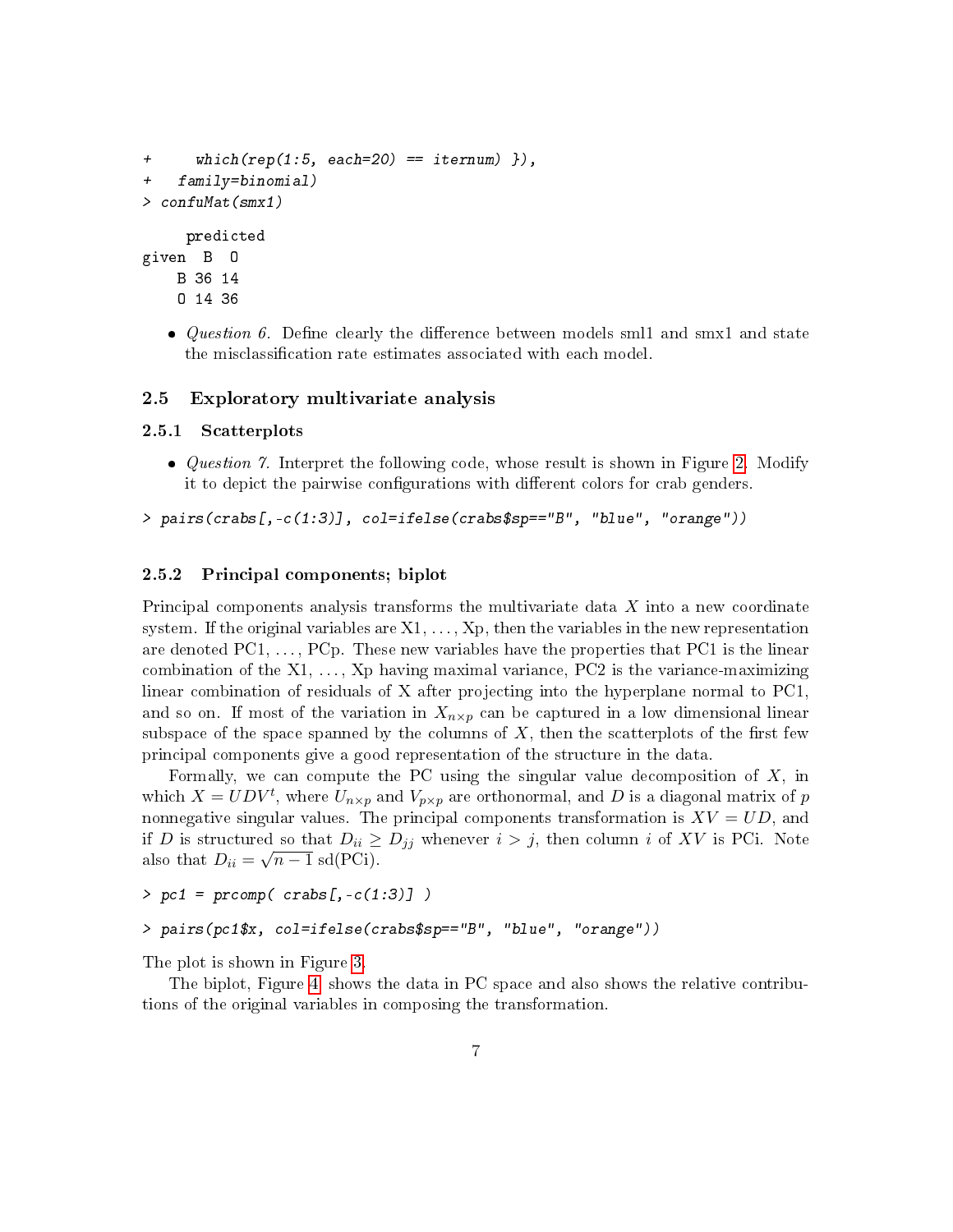

<span id="page-7-1"></span>Figure 2: Pairs plot of the 5 quantitative features of the crabs data. Points are colored by species.

```
> biplot(pc1, choices=2:3, col=c("#80808080", "red"))
```
## <span id="page-7-0"></span>2.5.3 Clustering

A familiar technique for displaying multivariate data in high-throughput biology is called the heatmap. In this display, samples are clustered as columns, and features as rows. The clustering technique used by default is R hclust. This procedure builds a clustering tree for the data as follows. Distances are computed between each pair of feature vectors for all N observations. The two closest pair is joined and regarded as a new object, so there are  $N-1$  objects (clusters) at this point. This process is repeated until 1 cluster is formed;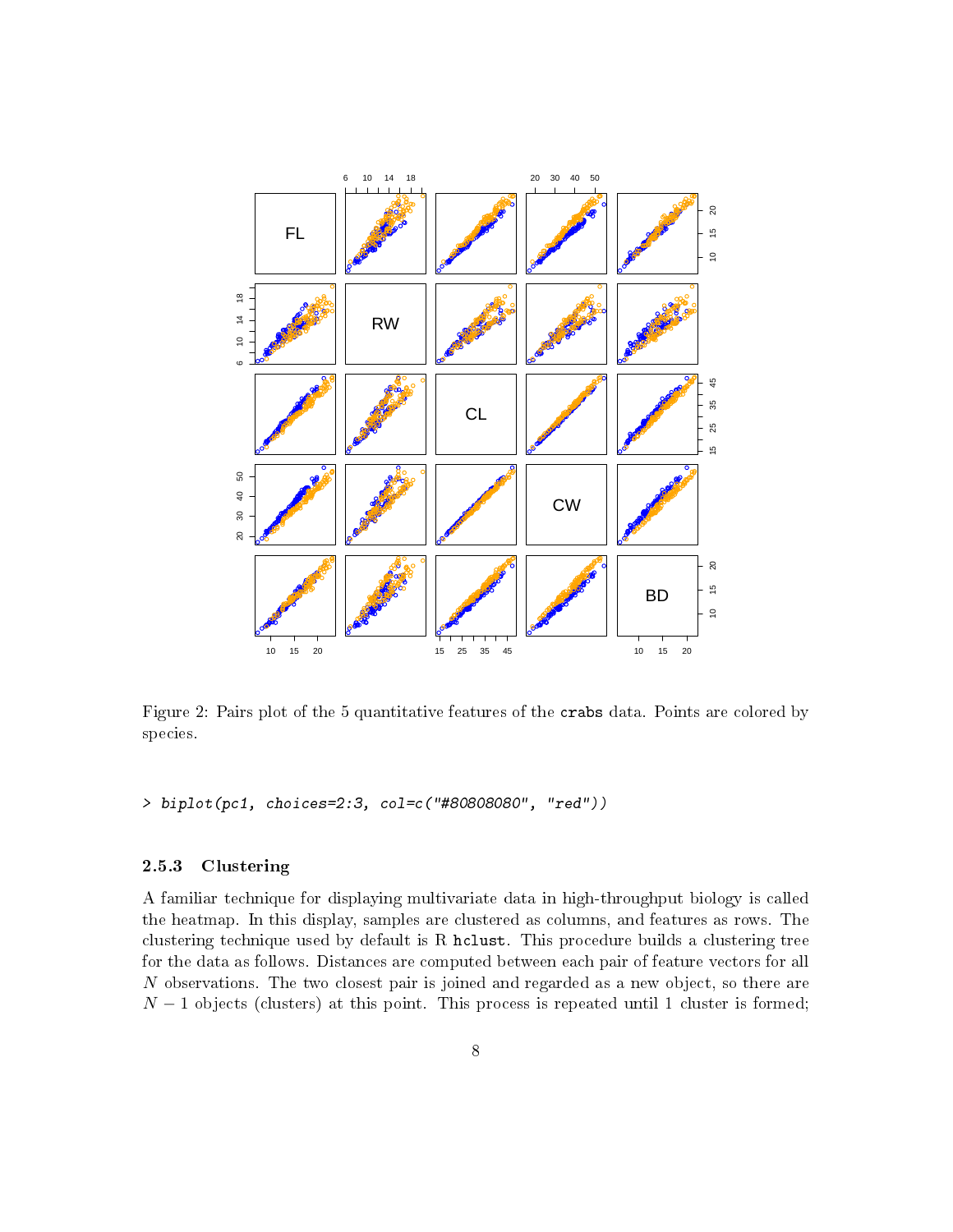

<span id="page-8-0"></span>Figure 3: Pairs plot of the crabs data in principal component coordinates.

the clustering tree shows the process by which clusters are created via this agglomeration process.

The most crucial choice when applying this method is the initial choice of the distance metric between the features.

Once clusters are being formed, there are several ways to measure distances between them, based on the initial between-feature distances. Single-linkage clustering takes the distance between two clusters to be the shortest distance between any two members of the different clusters; average linkage averages all the distances between members; completelinkage uses hte maximum distance between any two members of the different clusters. Other methods are also available in hclust.

Figure [5](#page-10-0) shows cluster trees for samples and features. The default color choice is not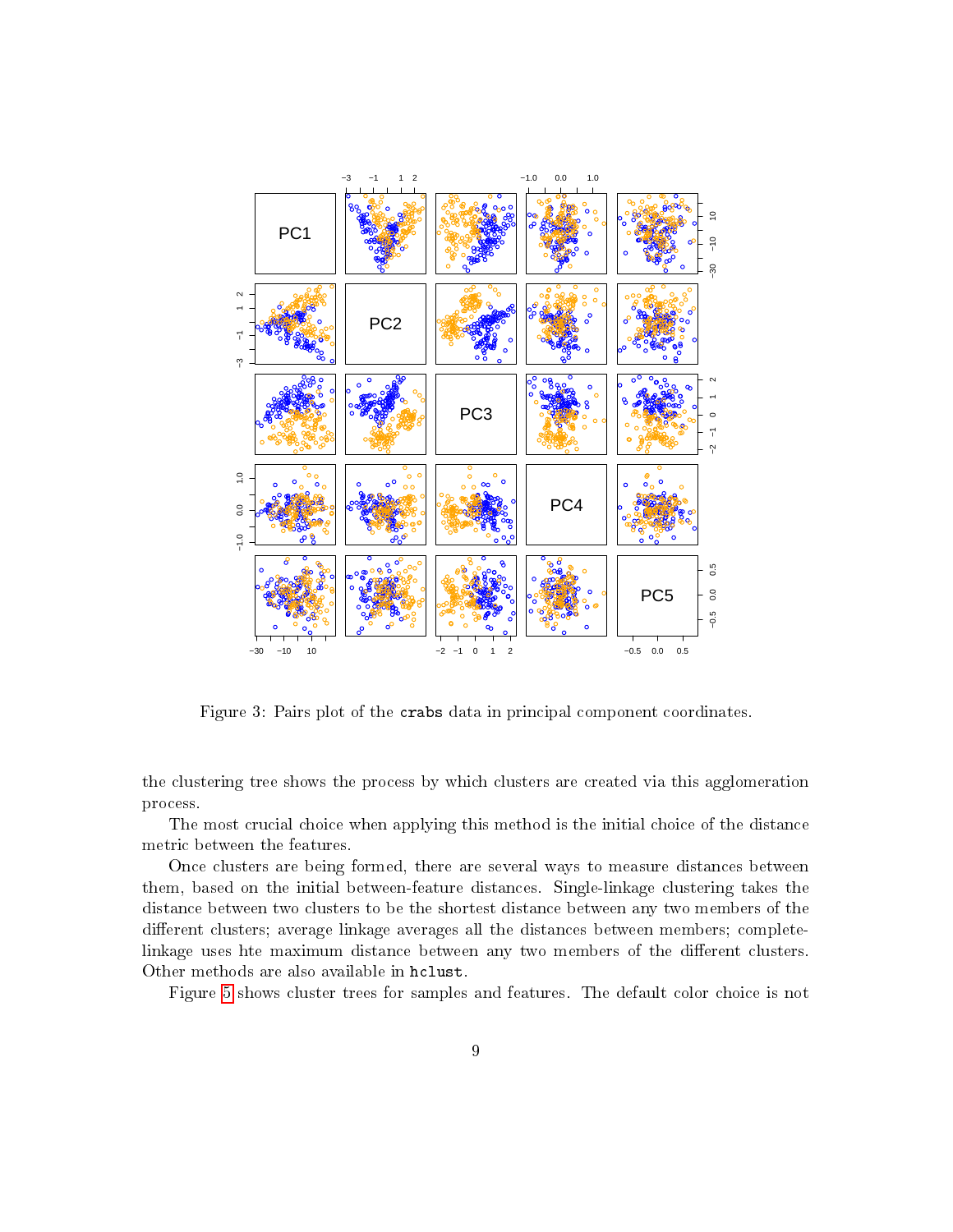

<span id="page-9-0"></span>Figure 4: Biplot of the principal component analysis of the crabs data.

great, thus we specify own using the col argument. A tiled display at the top, dened via the argument ColSideColors shows the species codes for the samples. An important choice to be made when calling heatmap is the value of the argument scale, whose default setting is to scale the rows, but not the columns.

```
> X = data.maxrix(crabs[, -c(1:3)])> heatmap(t(X),
+ ColSideColors=ifelse(crabs$sp=="O", "orange", "blue"),
+ col = colorRampPalette(c("blue", "white", "red"))(255))
```
Typically clustering is done in the absence of labels  $-$  it is an example of unsupervised machine learning. We can ask whether the clustering provided is a 'good' one using the measurement of a quantity called the *silhouette*. This is defined in R documentation as follows:

```
For each observation i, the _silhouette width_ s(i) is defined as
follows:
Put a(i) = average dissimilarity between i and all other points
of the cluster to which i belongs (if i is the _only_ observation
in its cluster, s(i) := 0 without further calculations). For all
```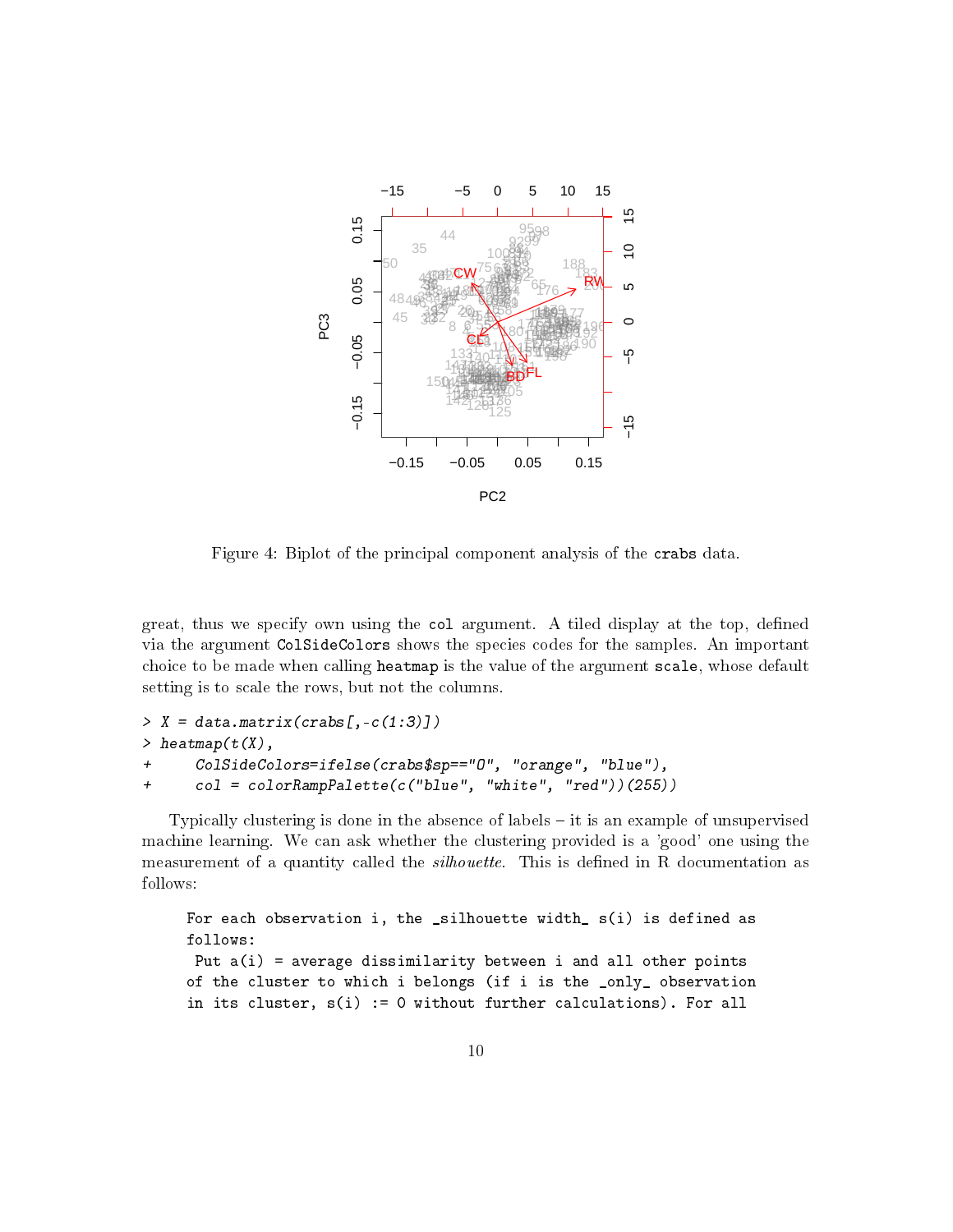

<span id="page-10-0"></span>Figure 5: Heatmap plot of the crabs data, including dendrograms representing hierarchical clustering of the rows and columns.

 $_{\text{other}}$  clusters C, put  $d(i,C)$  = average dissimilarity of i to all observations of C. The smallest of these  $d(i, C)$  is  $b(i) := min_C$  $d(i, C)$ , and can be seen as the dissimilarity between i and its "neighbor" cluster, i.e., the nearest one to which it does \_not\_ belong. Finally,

 $s(i) := (b(i) - a(i)) / max(a(i), b(i)).$ 

We can compute the silhouette for any partition of a dataset, and can use the hierarchical clustering result to define a partition as follows: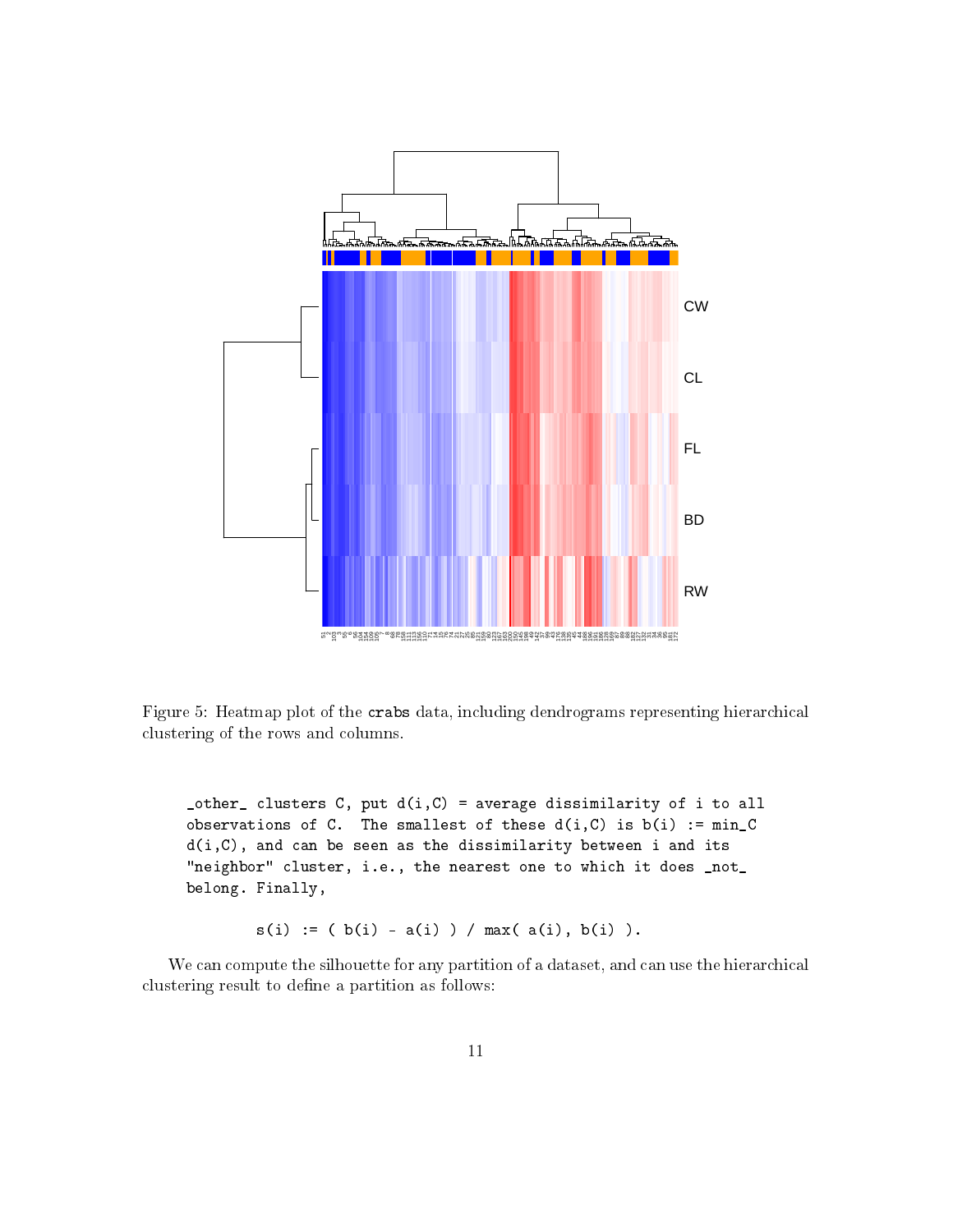```
> c1 = hclust(dist(X))> tr = cutree(cl, 2)> table(tr)
tr
 1 2
105 95
> library(cluster)
> sil = silhouette( tr, dist(X))
> plot(sil)
```
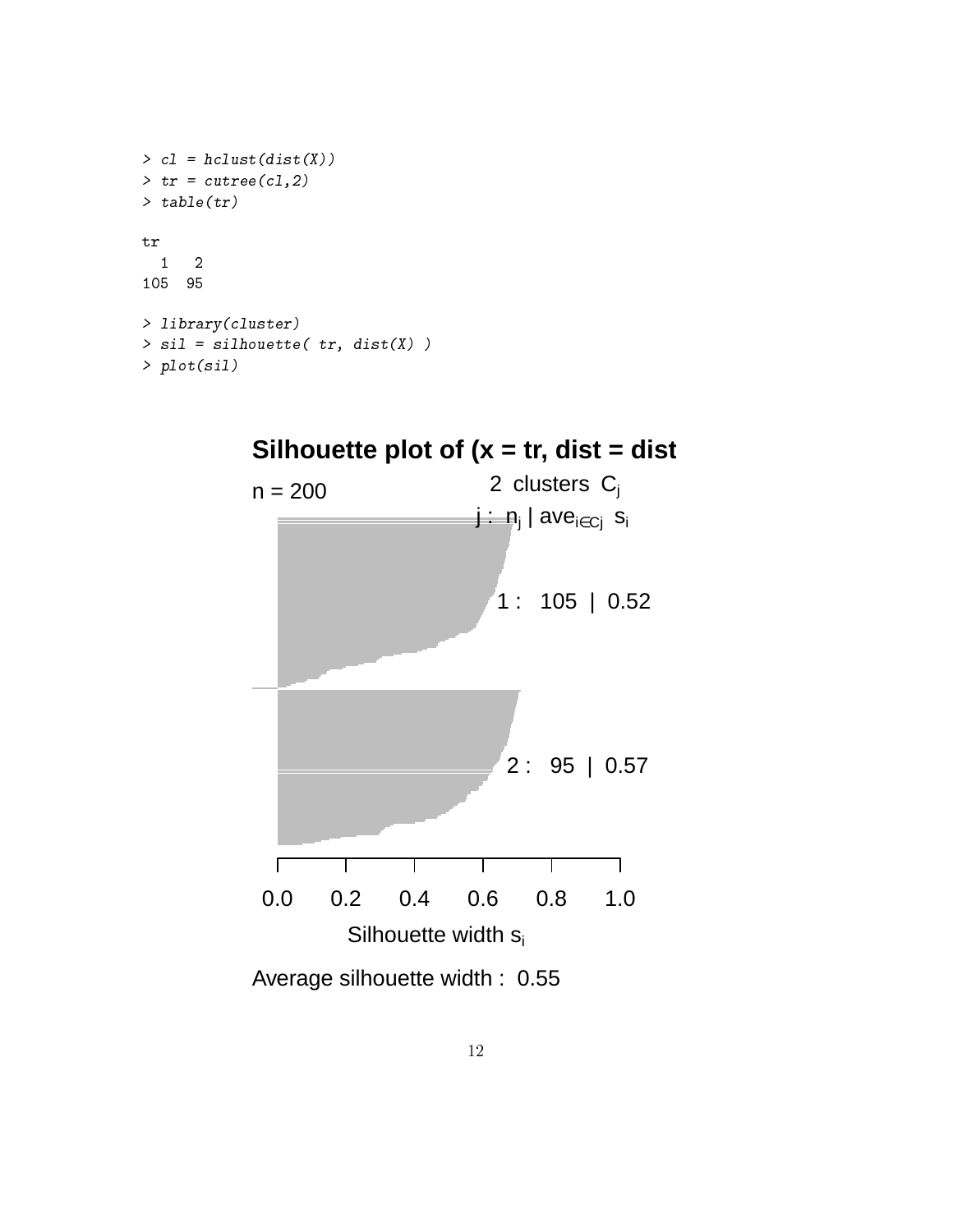- *Question 8*. In the preceding, we have used default dist, and default clustering algorithm for the heatmap. Investigate the impact of altering the choice of distance and clustering method on the clustering performance, both in relation to capacity to recover groups defined by species and in relation to the silhouette distribution.
- Question 9. The PCA shows that the data configuration in PC2 and PC3 is at least bifurcated. Apply hierarchical and K-means clustering to the two-dimensional data in this subspace, and compare results with respect to capturing the species  $\times$  gender labels, and with respect to silhouette values. For example, load the exprs slot of crES [see just below for the denition of this structure] with the PCA reexpression of the features, call the result pcrES, and then:

 $>$  ff = kmeansB(pcrES[2:3,], k=4) > table(ff@clustIndices, crES\$spsex)

### <span id="page-12-0"></span>2.6 Supervised learning

In this section we will examine procedures for polychotomous prediction. We want to be able to use the measurements to predict both species and sex of the crab. Again we would like to use the MLInterfaces infrastructure, so an ExpressionSet container will be useful.

```
\geq feat2 = t(data.matrix(crabs[, -c(1:3)]))
> pd2 = new("AnnotatedDataFrame", crabs[,1:2])
> crES = new("ExpressionSet", exprs=feat2, phenoData=pd2)
> crES$spsex = paste(crES$sp, crES$sex, sep=":")
> table(crES$spsex)
B:F B:M O:F O:M
```
50 50 50 50

We will permute the samples so that simple selections for training set indices are random samples.

```
> set.seed(1234)
> crES = crES[ , sample(1:200, size=200, replace=FALSE)]
```
#### <span id="page-12-1"></span>2.6.1 RPART

A classic procedure is recursive partitioning.

```
> library(rpart)
> tr1 = MLearn(spsex~., crES, rpartI, 1:140)
> tr1
```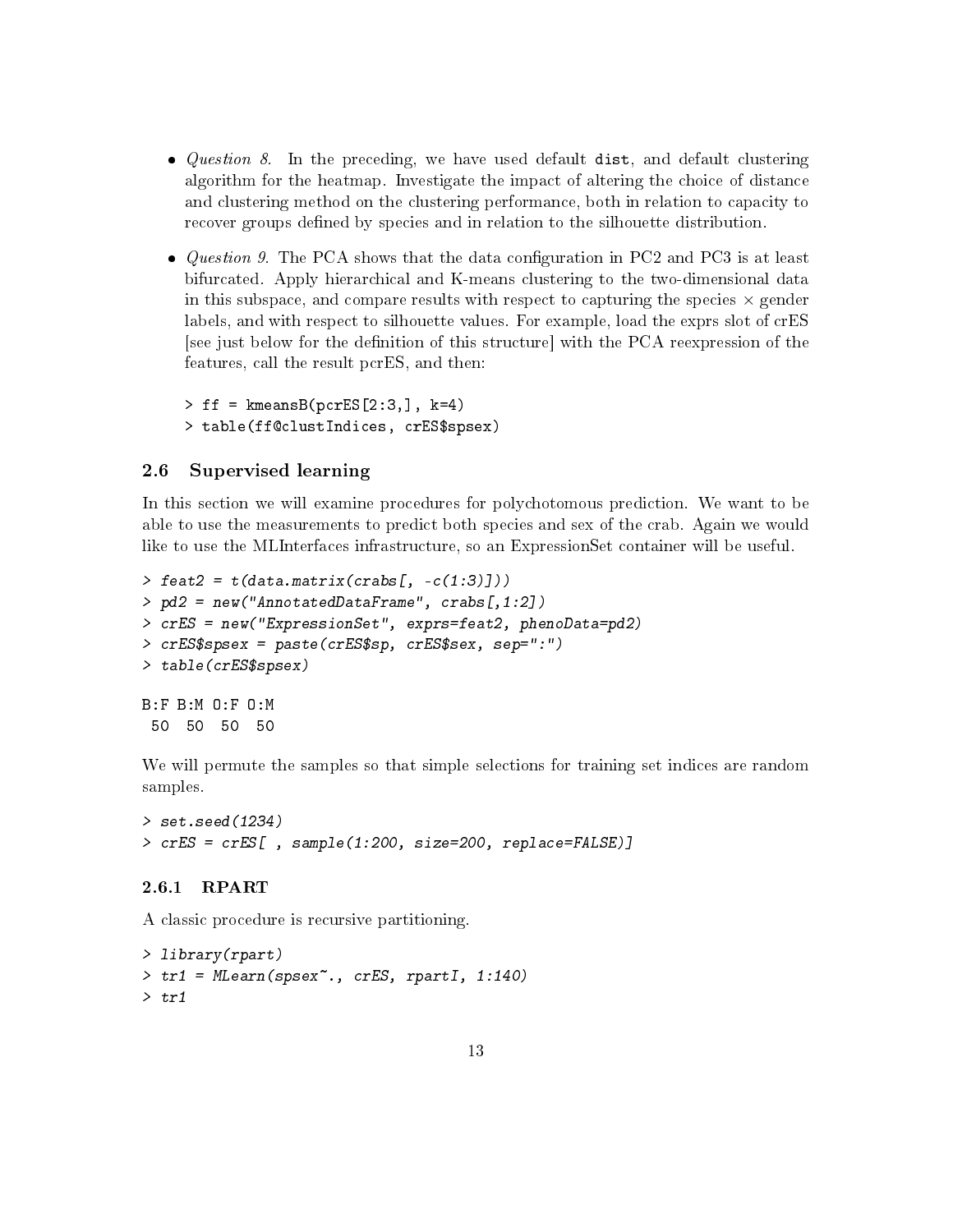```
MLInterfaces classification output container
The call was:
MLearn(formula = spsex \sim ., data = crES, .method = rpartI, trainInd = 1:140)
Predicted outcome distribution for test set:
B:F B:M O:F O:M
15 20 12 13
Summary of scores on test set (use testScores() method for details):
      B:F B:M O:F O:M
0.1847013 0.3631000 0.2205201 0.2316786
> confuMat(tr1)
    predicted
given B:F B:M O:F O:M
 B:F 11 2 5 0
 B:M 4 11 0 4
 O:F 0 3 7 3
 O:M 0 4 0 6
  The actual tree is
> plot(RObject(tr1))
```

```
> text(RObject(tr1))
```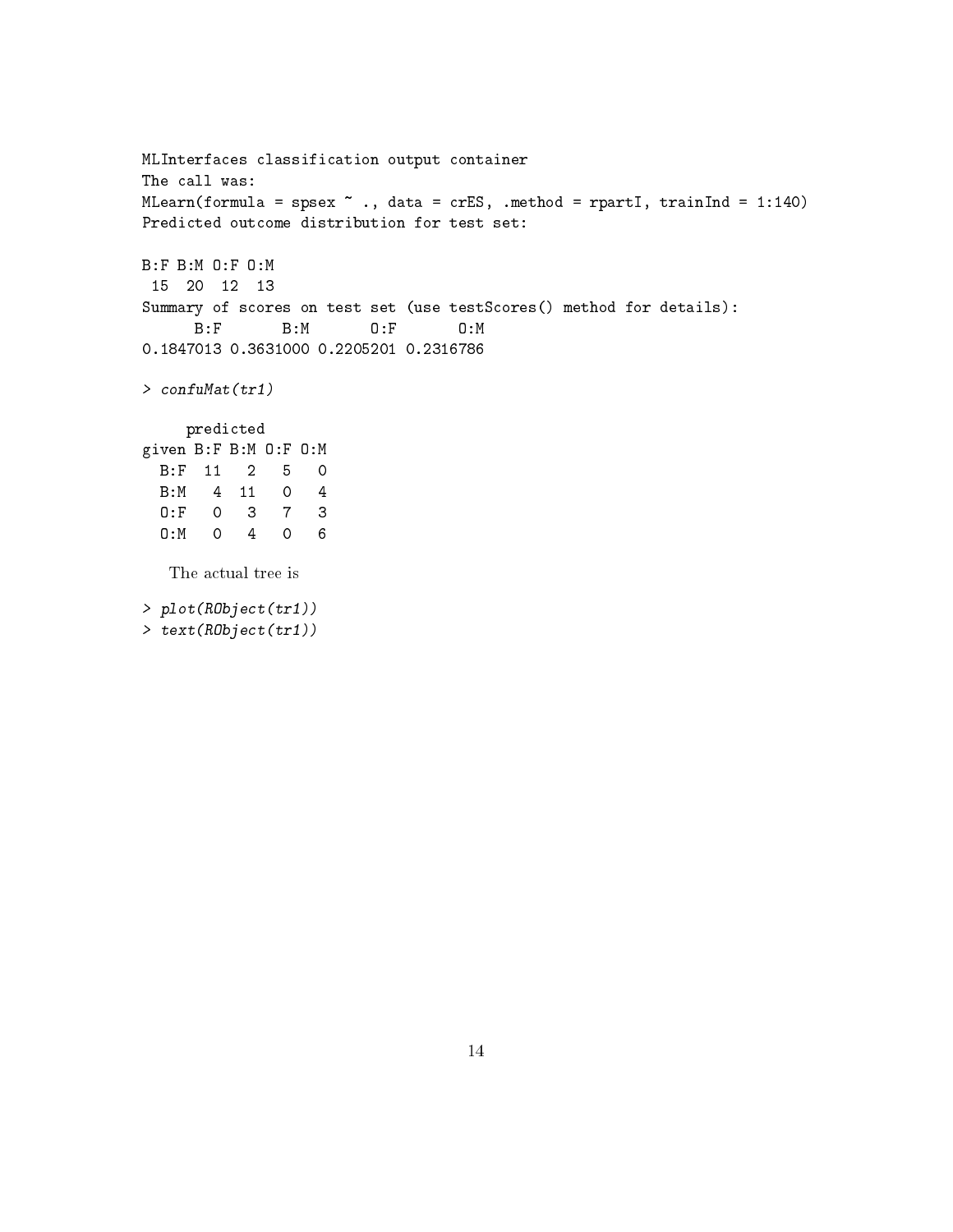

This procedure in-

cludes a diagnostic tool called the cost-complexity plot:

> plotcp(RObject(tr1))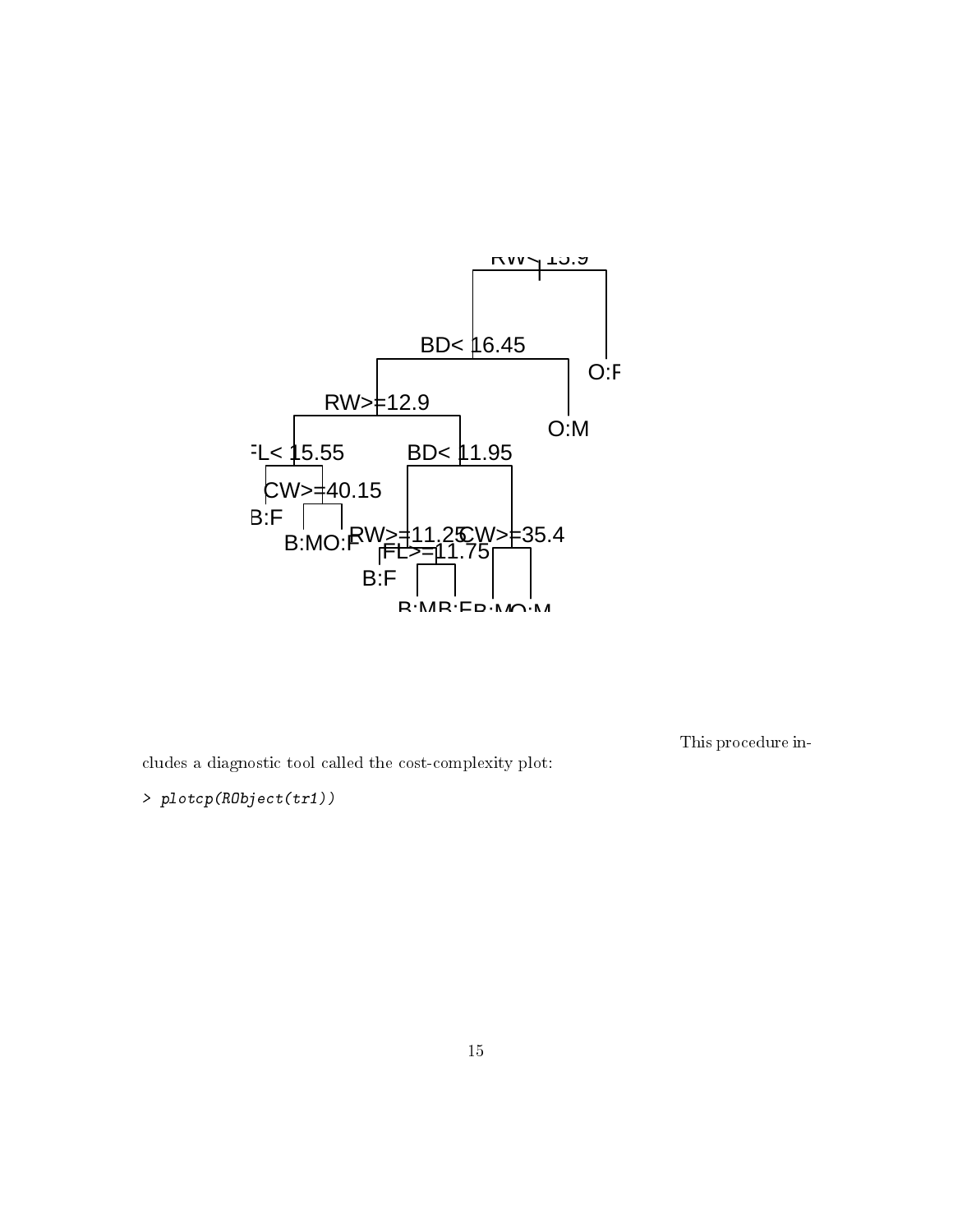

### <span id="page-15-0"></span>2.6.2 Random forests

A generalization of recursive partitioning is obtained by creating a collection of trees by bootstrap-sampling cases and randomly sampling from features available for splitting at nodes.

```
> set.seed(124)
> library(randomForest)
> crES$spsex = factor(crES$spsex) # needed 3/2020 as fails with 'do regression?' error
> rf1 = MLearn(spsex~., crES, randomForestI, 1:140 )
> rf1
```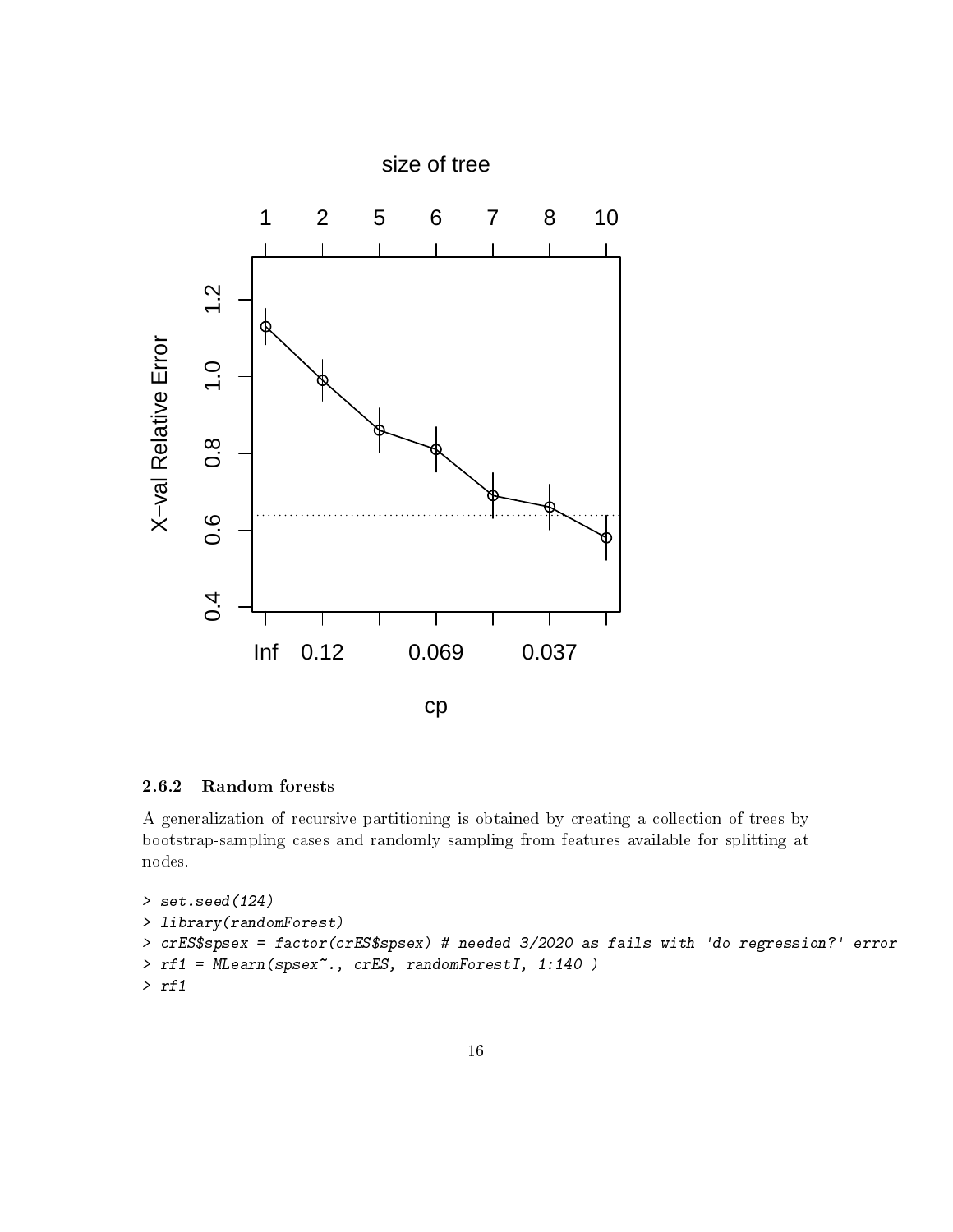```
MLInterfaces classification output container
The call was:
MLearn(formula = spsex \tilde{ } ., data = crES, .method = randomForestI,
   trainInd = 1:140)
Predicted outcome distribution for test set:
B:F B:M O:F O:M
14 21 12 13
Summary of scores on test set (use testScores() method for details):
     B:F B:M O:F O:M
0.2479667 0.3208333 0.2184333 0.2127667
> cm = confulMat(rf1)> cm
    predicted
given B:F B:M O:F O:M
 B:F 13 2 2 1
 B:M 1 14 1 3
 O:F 0 2 9 2
 O:M 0 3 0 7
```
The single split error rate is estimated at 28%.

• Question 10. What is the out-of-bag error rate for rf1? Obtain a cross-validated estimate of misclassification error using randomForest with an xvalSpec().

#### <span id="page-16-0"></span>2.6.3 Linear discriminants

```
> ld1 = MLearn(spsex~., crES, ldaI, 1:140 )
> ld1
MLInterfaces classification output container
The call was:
MLearn(formula = spsex \sim ., data = crES, .method = ldaI, trainInd = 1:140)
Predicted outcome distribution for test set:
B:F B:M O:F O:M
 19 18 12 11
> confuMat(ld1)
```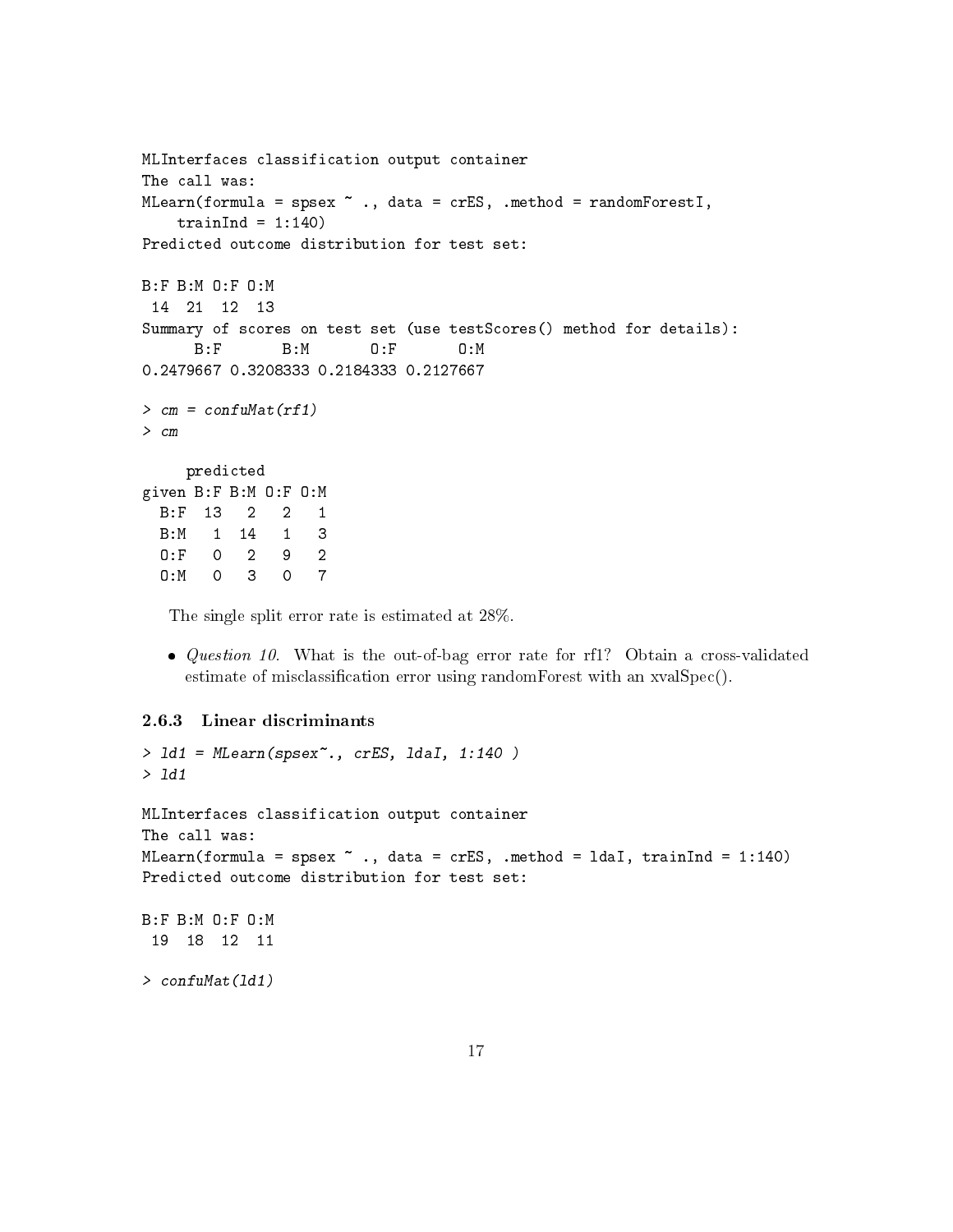```
predicted
given B:F B:M O:F O:M
 B:F 17 1 0 0
 B:M 2 17 0 0
 O:F 0 0 12 1
 O:M 0 0 0 10
> xvld = MLearn( spsex~., crES, ldaI, xvalSpec("LOG", 5, balKfold.xvspec(5)))
> confuMat(xvld)
    predicted
given B:F B:M O:F O:M
 B:F 49 1 0 0
 B:M 5 45 0 0
 O:F 0 0 46 4
 O:M 0 0 0 50
```
 $\bullet$  *Question 11.* Use the balKfold function to generate an index set for partitions that is balanced with respect to class distribution. Check the balance and repeat the cross validation.

#### <span id="page-17-0"></span>2.6.4 Neural net

```
> nn1 = MLearn(spsex~., crES, nnetI, 1:140, size=3, decay=.1)
# weights: 34
initial value 210.549773
iter 10 value 192.102775
iter 20 value 147.838019
iter 30 value 122.446145
iter 40 value 42.634063
iter 50 value 33.156533
iter 60 value 32.631597
iter 70 value 32.587472
iter 80 value 32.584864
final value 32.584303
converged
> nn1
MLInterfaces classification output container
The call was:
```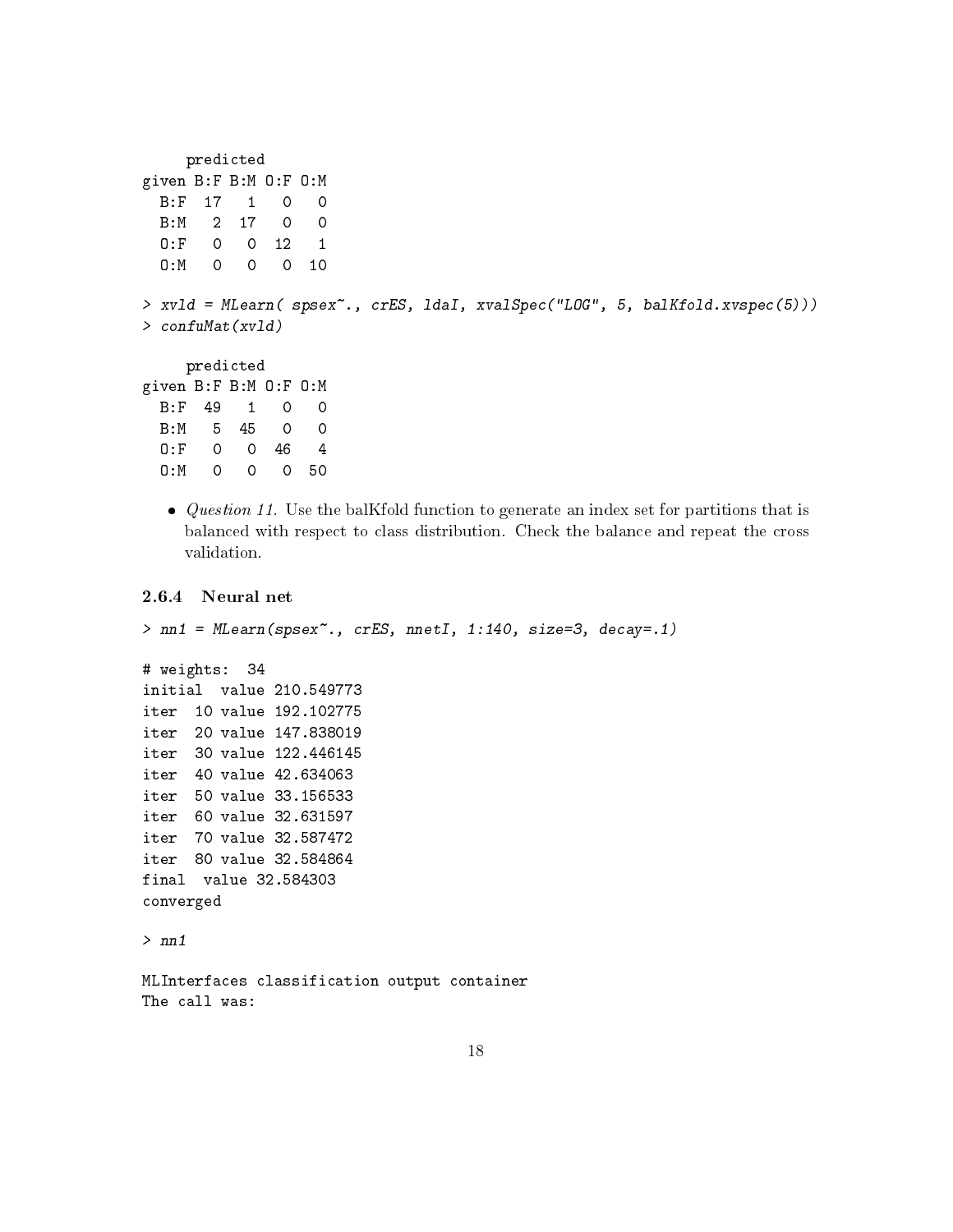```
MLearn(formula = spsex \tilde{ } ., data = crES, .method = nnetI, trainInd = 1:140,
   size = 3, decay = 0.1)
Predicted outcome distribution for test set:
B:F B:M O:F O:M
18 19 12 11
Summary of scores on test set (use testScores() method for details):
     B:F B:M O:F O:M
0.2948541 0.3078294 0.2091575 0.1881590
> RObject(nn1)
a 5-3-4 network with 34 weights
inputs: FL RW CL CW BD
output(s): spsex
options were - softmax modelling decay=0.1
> confuMat(nn1)
    predicted
given B:F B:M O:F O:M
 B:F 17 1 0 0
 B:M 1 18 0 0
 O:F 0 0 12 1
 O:M 0 0 0 10
> xvnnBAD = MLearn( spsex~., crES, nnetI,
+ xvalSpec("LOG", 5, function(data, clab, iternum) {
+ which( rep(1:5,each=40) == iternum ) }),
+ size=3, decay=.1 )
> xvnnGOOD = MLearn( spsex~., crES, nnetI,
+ xvalSpec("LOG", 5, balKfold.xvspec(5) ),
+ size=3, decay=.1 )
> confuMat(xvnnBAD)
    predicted
given B:F B:M O:F O:M
 B:F 49 1 0 0
 B:M 5 45 0 0
  O:F 0 0 46 4
  O:M 0 0 3 47
```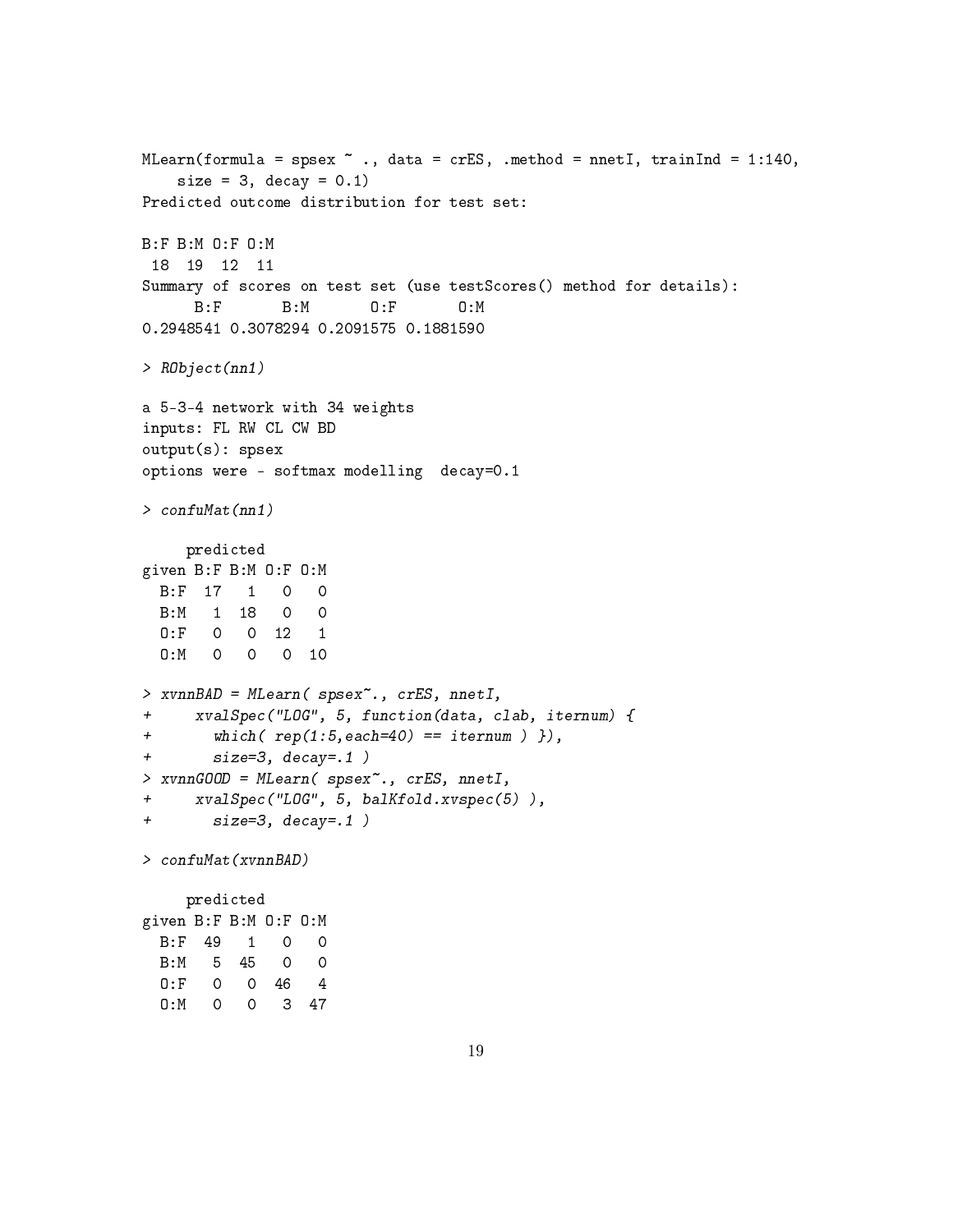<span id="page-19-0"></span>> confuMat(xvnnGOOD) predicted given B:F B:M O:F O:M B:F 49 1 0 0 B:M 4 46 0 0 O:F 0 0 49 1 O:M 0 0 0 50 2.6.5 SVM > sv1 = MLearn(spsex~., crES, svmI, 1:140) > sv1 MLInterfaces classification output container The call was: MLearn(formula = spsex  $\sim$  ., data = crES, .method = svmI, trainInd = 1:140) Predicted outcome distribution for test set: B:F B:M O:F O:M 23 16 12 9 Summary of scores on test set (use testScores() method for details): B:M B:F O:M O:F 0.2474892 0.3082105 0.1902935 0.2540068 > RObject(sv1) Call: svm(formula = formula, data = data, probability = probability) Parameters: SVM-Type: C-classification SVM-Kernel: radial cost: 1 Number of Support Vectors: 129 > confuMat(sv1) predicted given B:F B:M O:F O:M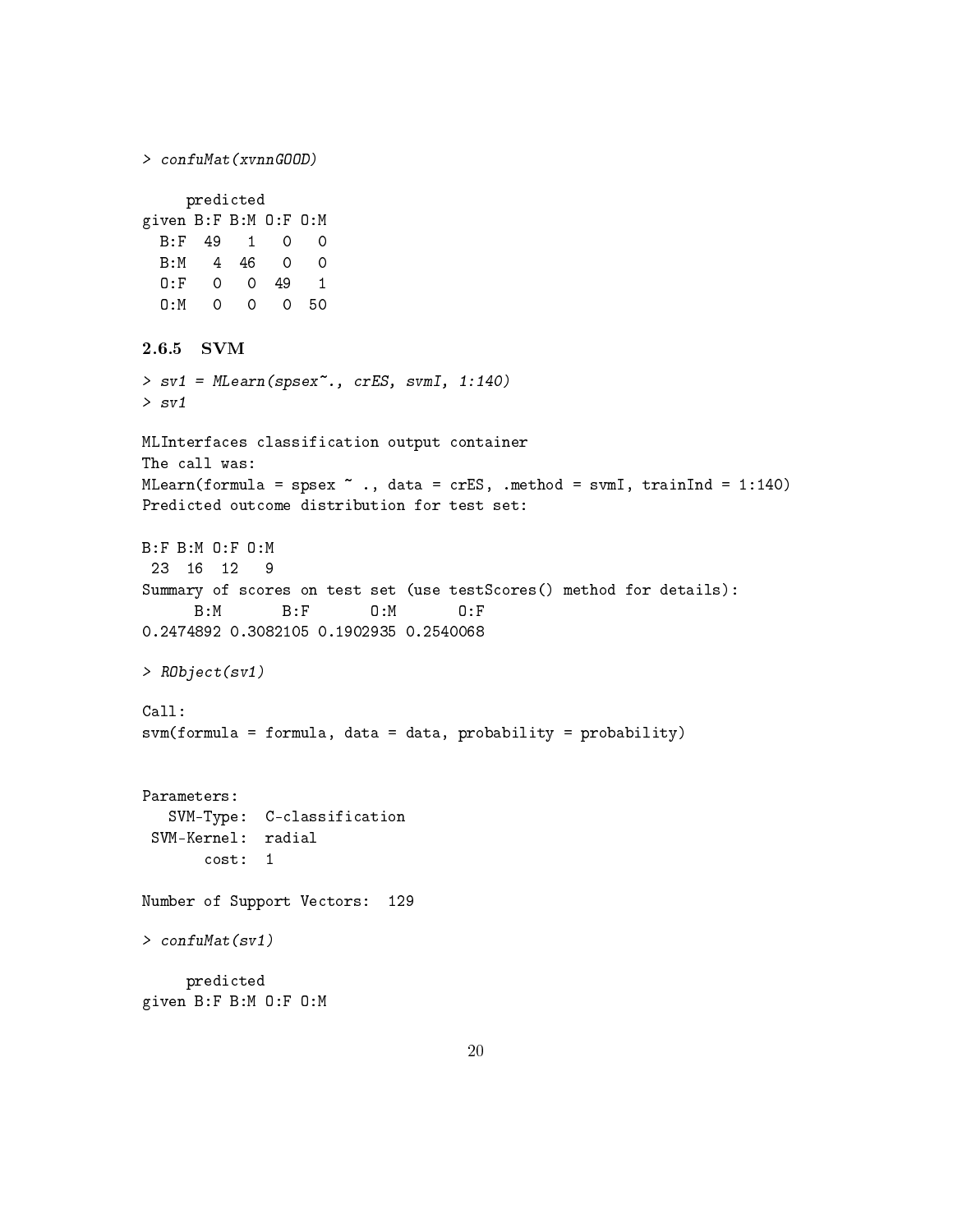```
B:F 16 0 2 0
 B:M 5 13 0 1
 O:F 2 1 10 0
 O:M 0 2 0 8
> xvsv = MLearn( spsex~., crES, svmI, xvalSpec("LOG", 5,
+ balKfold.xvspec(5)))
> confuMat(xvsv)
    predicted
given B:F B:M O:F O:M
 B:F 45 0 5 0
 B:M 12 34 0 4
 O:F 9 0 40 1
 O:M 4 0 0 46
```
## <span id="page-20-0"></span>3 Learning with expression arrays

Here we will concentrate on ALL: acute lymphocytic leukemia, B-cell type.

### <span id="page-20-1"></span>3.1 Phenotype reduction

We will identify expression patterns that discriminate individuals with BCR/ABL fusion in B-cell leukemia.

```
> library("ALL")
> data("ALL")
> bALL = ALL[, substr(ALL$BT, 1, 1) == "B"]
> fus = bALL[, bALL$mol.biol %in% c("BCR/ABL", "NEG")]
> fus$mol.biol = factor(fus$mol.biol)
> fus
ExpressionSet (storageMode: lockedEnvironment)
assayData: 12625 features, 79 samples
  element names: exprs
protocolData: none
phenoData
  sampleNames: 01005 01010 ... 84004 (79 total)
  varLabels: cod diagnosis ... date last seen (21 total)
  varMetadata: labelDescription
featureData: none
```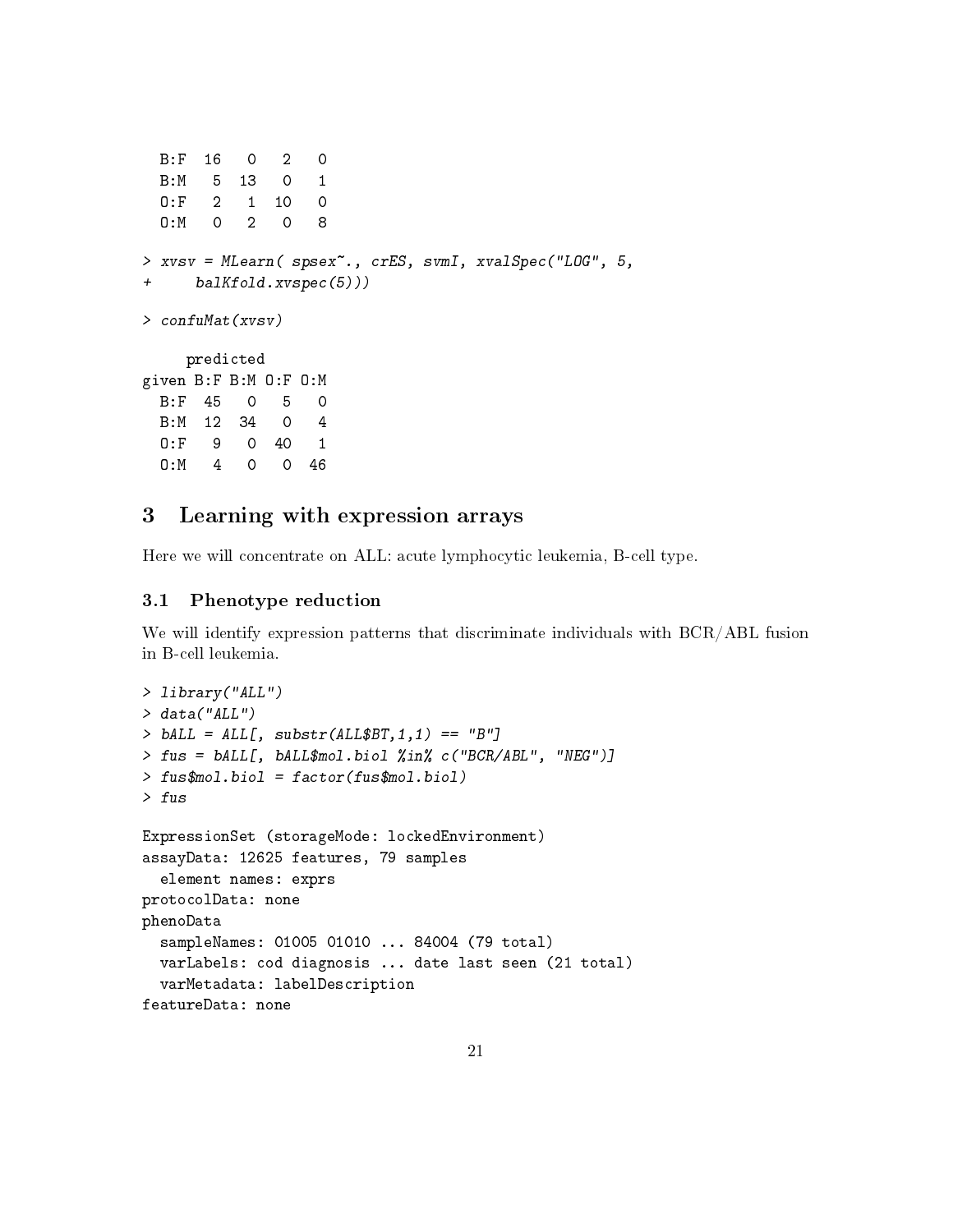```
experimentData: use 'experimentData(object)'
  pubMedIds: 14684422 16243790
Annotation: hgu95av2
```
### <span id="page-21-0"></span>3.2 Nonspecific filtering

We can nonspecifically filter to 300 genes (to save computing time) with largest measures of robust variation across all samples:

```
> mads = apply(exprs(fus),1,mad)
> fusk = fus[ mads > sort(mads,decr=TRUE)[300], ]
> fcol = ifelse(fusk$mol.biol=="NEG", "green", "red")
```
### <span id="page-21-1"></span>3.3 Exploratory work

For exploratory data analysis, a heatmap is customary.

```
> heatmap(exprs(fusk), ColSideColors=fcol)
```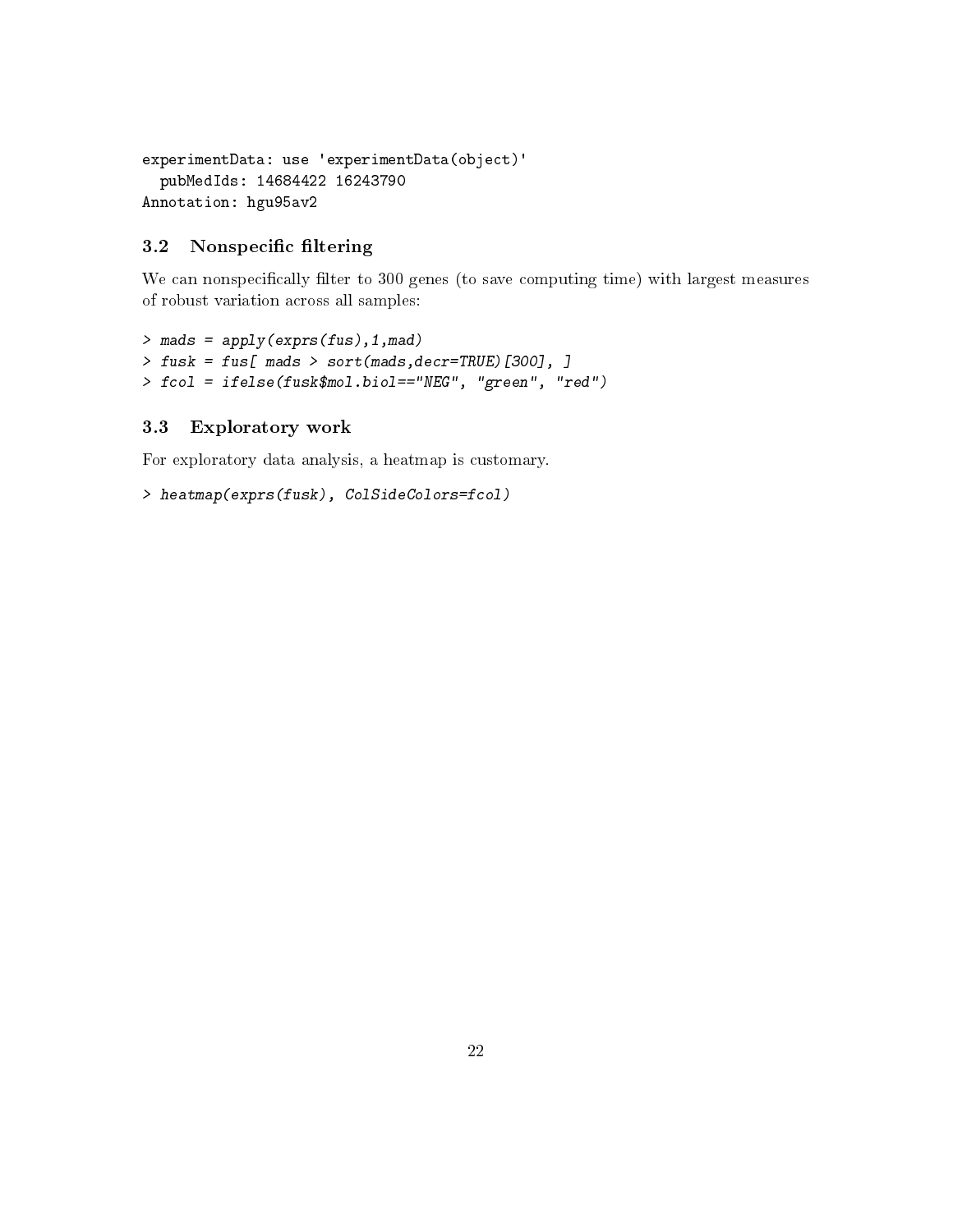

Principal components and a biplot may be more revealing. How many principal components are likely to be important?

> PCg = prcomp(t(exprs(fusk)))

> plot(PCg)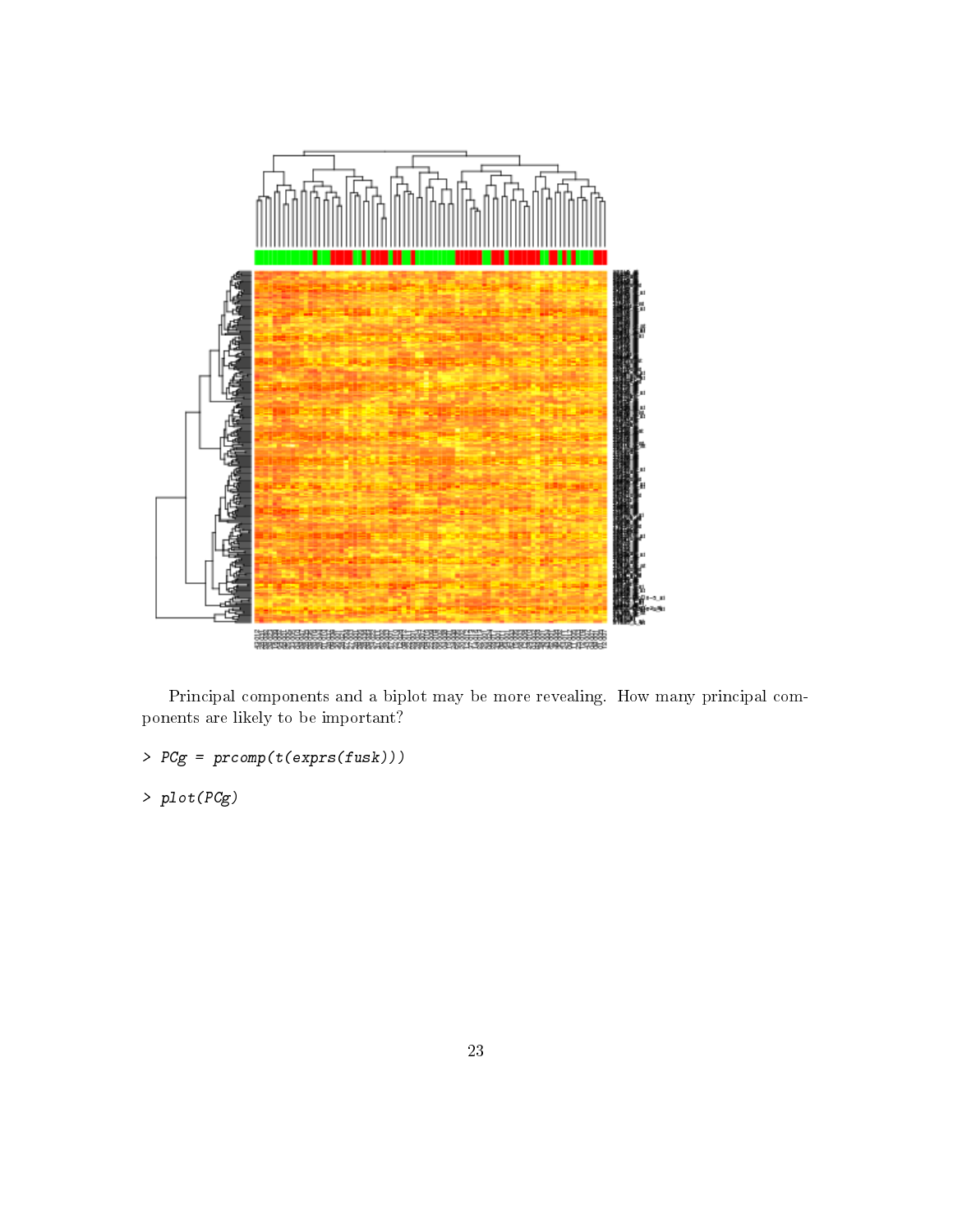

 $>$   $pairs(PCg\$   $I,1:5]$  ,  $col=$   $fcol$  ,  $pch$   $=$   $19)$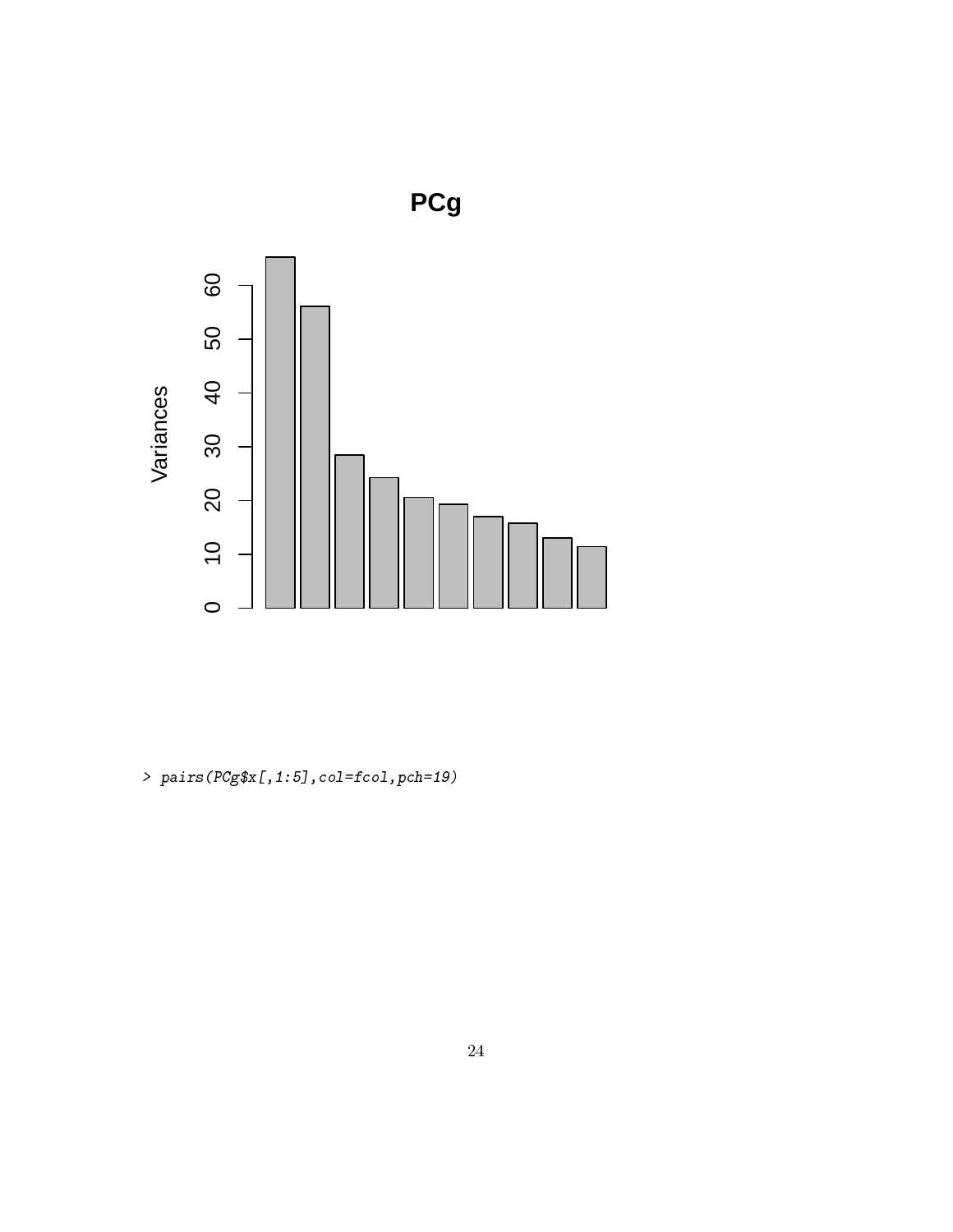

> biplot(PCg)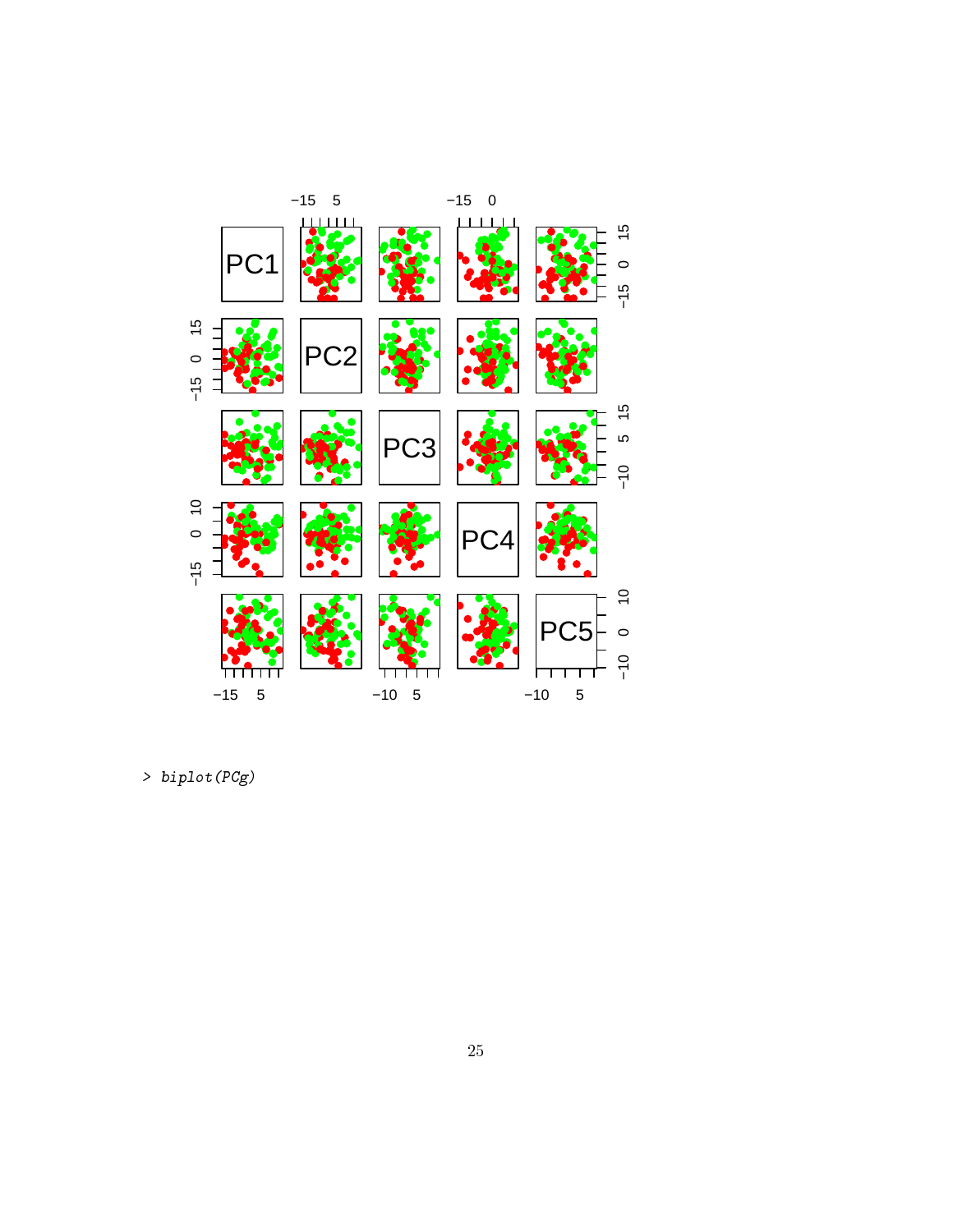

- *Question 12.* Modify the biplot so that instead of plotting sample ID, the symbol "O" is plotted for a NEG sample and "+" is plotted for a BCR/ABL sample.
- *Question 13.* Consider the following code

```
chkT = function (x, eset=fusk) {
t.test(exprs(eset)[x, eset$mol.b == "NEG"], exprs(eset)[x, eset$mol.b ==
    "BCR/ABL"]) }
```
Use it in conjunction with the biplot to interpret expression patterns of genes that appear to be important in defining the PCs.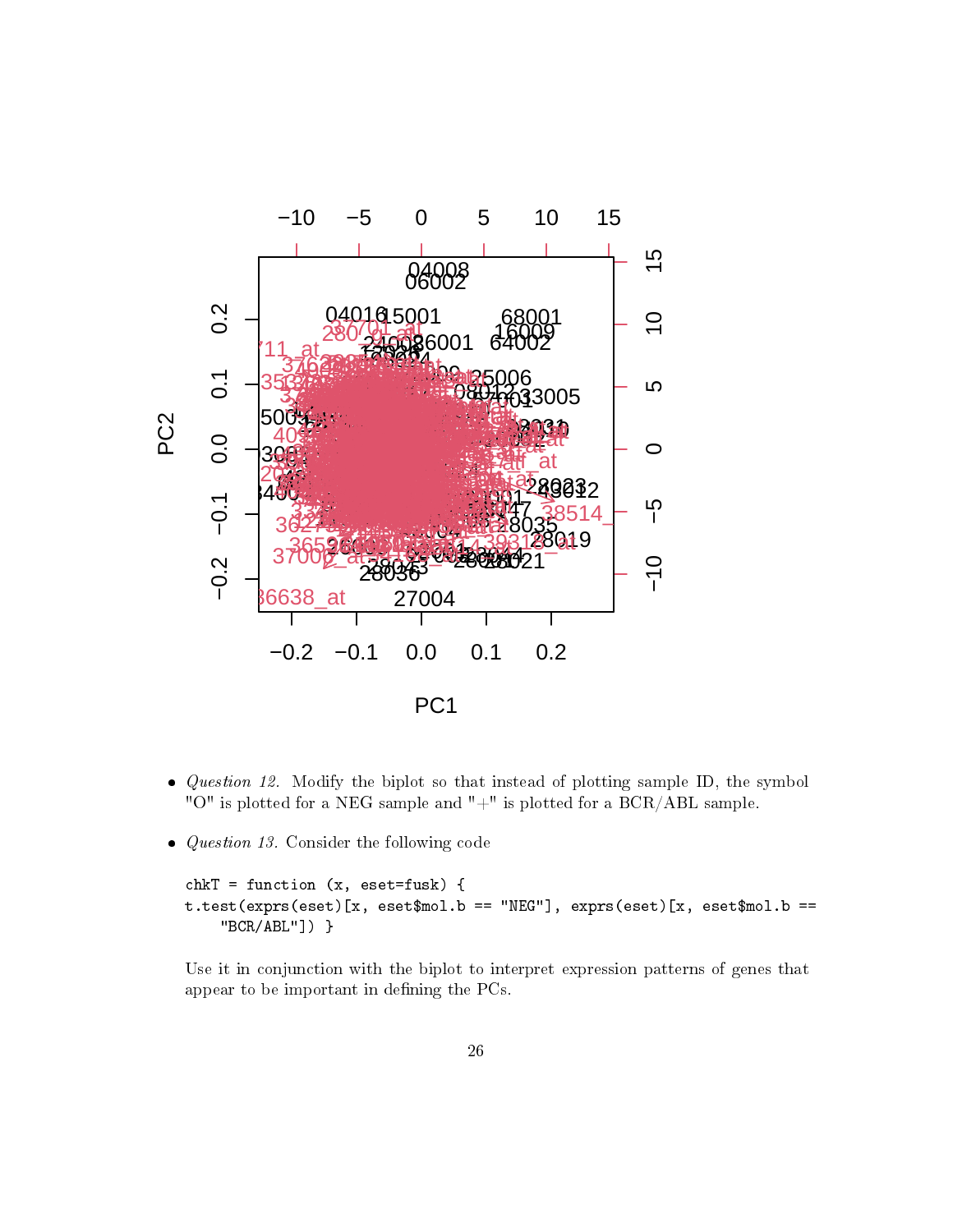### <span id="page-26-0"></span>3.4 Classifier construction

### <span id="page-26-1"></span>3.4.1 Demonstrations

Diagonal LDA has a good reputation. Let's try it first, followed by neural net and random forests. We will not attend to tuning the latter two, defaults or guesses for key parameters are used.

```
> dld1 = MLearn( mol.biol~., fusk, dldaI, 1:40 )
> dld1
MLInterfaces classification output container
The call was:
MLearn(formula = mol.biol \tilde{ } ., data = fusk, .method = dldaI,
    trainInd = 1:40)
Predicted outcome distribution for test set:
BCR/ABL NEG
     27 12
> confuMat(dld1)
        predicted
given BCR/ABL NEG
  BCR/ABL 15 1
 NEG 12 11
> nnALL = MLearn( mol.biol~., fusk, nnetI, 1:40, size=5, decay=.01,
+ MaxNWts=2000 )
# weights: 1506
initial value 32.454087
iter 10 value 27.625693
iter 20 value 14.433671
iter 30 value 11.781962
iter 40 value 8.806493
iter 50 value 6.903445
iter 60 value 1.663919
iter 70 value 1.362786
iter 80 value 1.352153
iter 90 value 1.230728
iter 100 value 0.875583
final value 0.875583
stopped after 100 iterations
```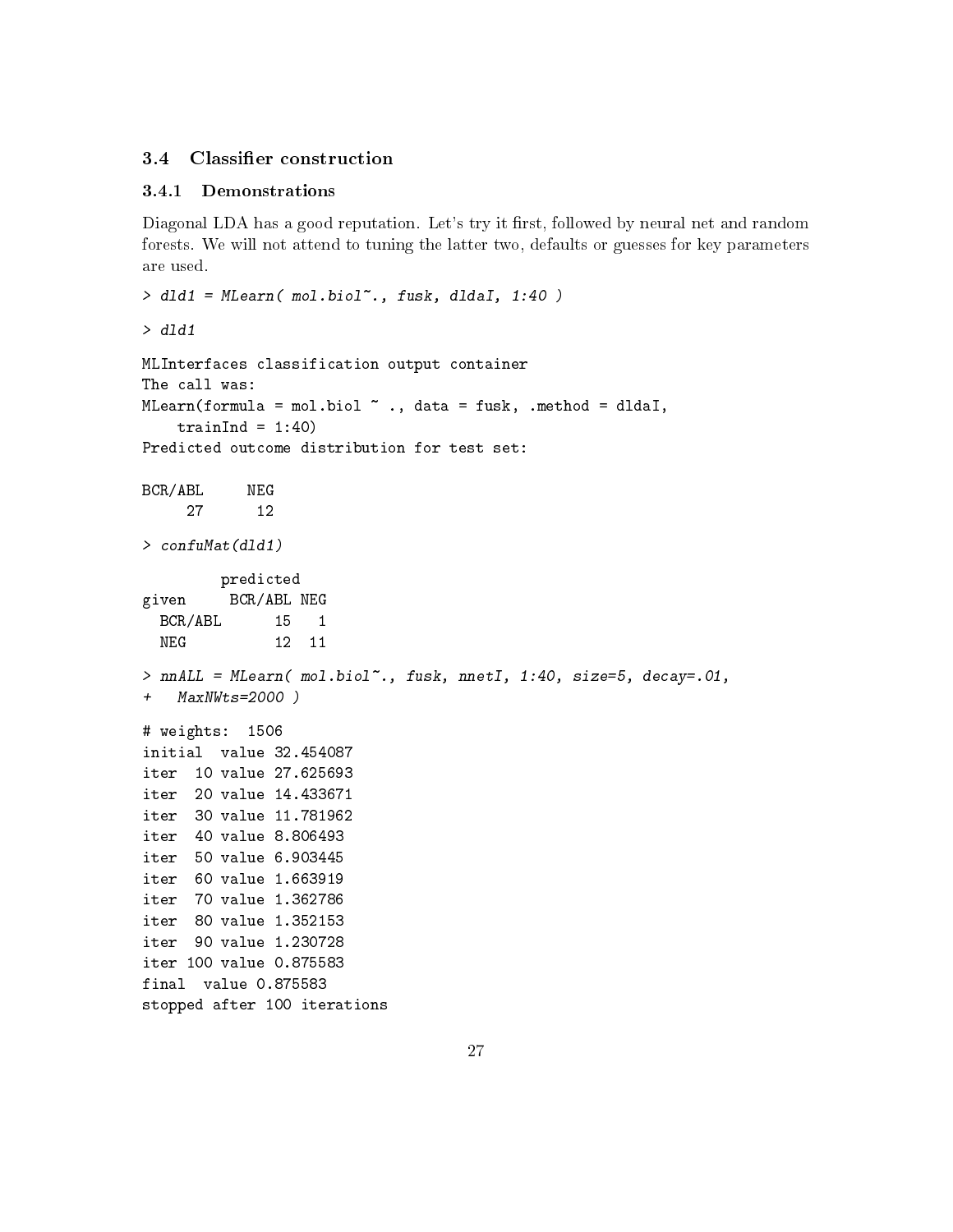```
> confuMat(nnALL)
        predicted
given BCR/ABL NEG
 BCR/ABL 14 2
 NEG 10 13
> rfALL = MLearn( mol.biol~., fusk, randomForestI, 1:40 )
> rfALL
MLInterfaces classification output container
The call was:
MLearn(formula = mol.biol ., data = fusk, .method = randomForestI,
   trainInd = 1:40)
Predicted outcome distribution for test set:
BCR/ABL NEG
     25 14
Summary of scores on test set (use testScores() method for details):
BCR/ABL NEG
  0.536 0.464
> confuMat(rfALL)
        predicted
given BCR/ABL NEG
 BCR/ABL 15 1
 NEG 10 13
```
None of these are extremely impressive, but the problem may just be very hard.

#### <span id="page-27-0"></span>3.4.2 Gene set appraisal

• Question 14. We can assess the predictive capacity of a set of genes by restricting the ExpressionSet to that set and using the best classifier appropriate to the problem. We can also assess the incremental effect of combining gene sets, relative to using them separately.

One collection of gene sets that is straightforward to use and interpret is provided by the keggorthology package (see also GSEABase). Here's how we can define the ExpressionSets for genes annotated by KEGG to Environmental (Genetic) Information Processing: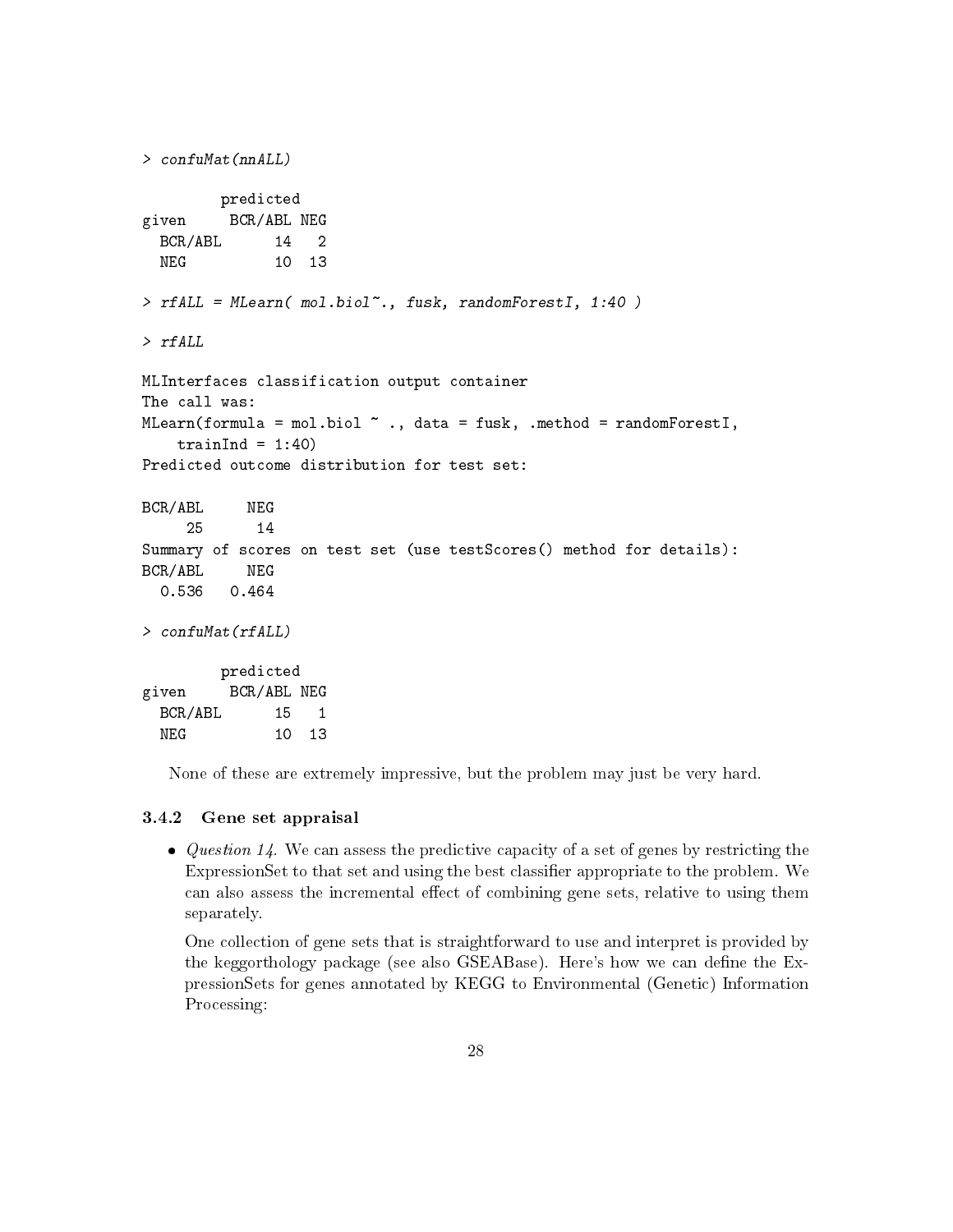```
> library(keggorthology)
> data(KOgraph)
> adj(KOgraph, nodes(KOgraph)[1])
$KO.Feb10root
[1] "Metabolism"
[2] "Genetic Information Processing"
[3] "Environmental Information Processing"
[4] "Cellular Processes"
[5] "Organismal Systems"
[6] "Human Diseases"
> EIP = getKOprobes("Environmental Information Processing")
> GIP = getKOprobes("Genetic Information Processing")
> length(intersect(EIP, GIP))
[1] 44
> EIPi = setdiff(EIP, GIP)
> GIP = setdiff(GIP, EIP)
> EIP = EIPi> Efusk = fusk[ featureNames(fusk) %in% EIP, ]
> Gfusk = fusk[ featureNames(fusk) %in% GIP, ]
```
Obtain and assess the predictive capacity of the genes annotated to "Cell Growth and Death".

 $\bullet$  *Question 15.* How many of the genes identified by RDA as important for discriminating fusion are annotated to Genetic Information Processing in the KEGG orthology?

## <span id="page-28-0"></span>4 Embedding features selection in cross-validation

We provide helper functions to conduct several kinds of feature selection in cross-validation, see help(fs.absT). Here we pick the top 30 features (ranked by absolute t statistic) for each cross-validation partition.

```
> dldFS = MLearn( mol.biol~., fusk, dldaI, xvalSpec("LOG", 5,
+ balKfold.xvspec(5), fs.absT(30) ))
> dldFS
MLInterfaces classification output container
The call was:
```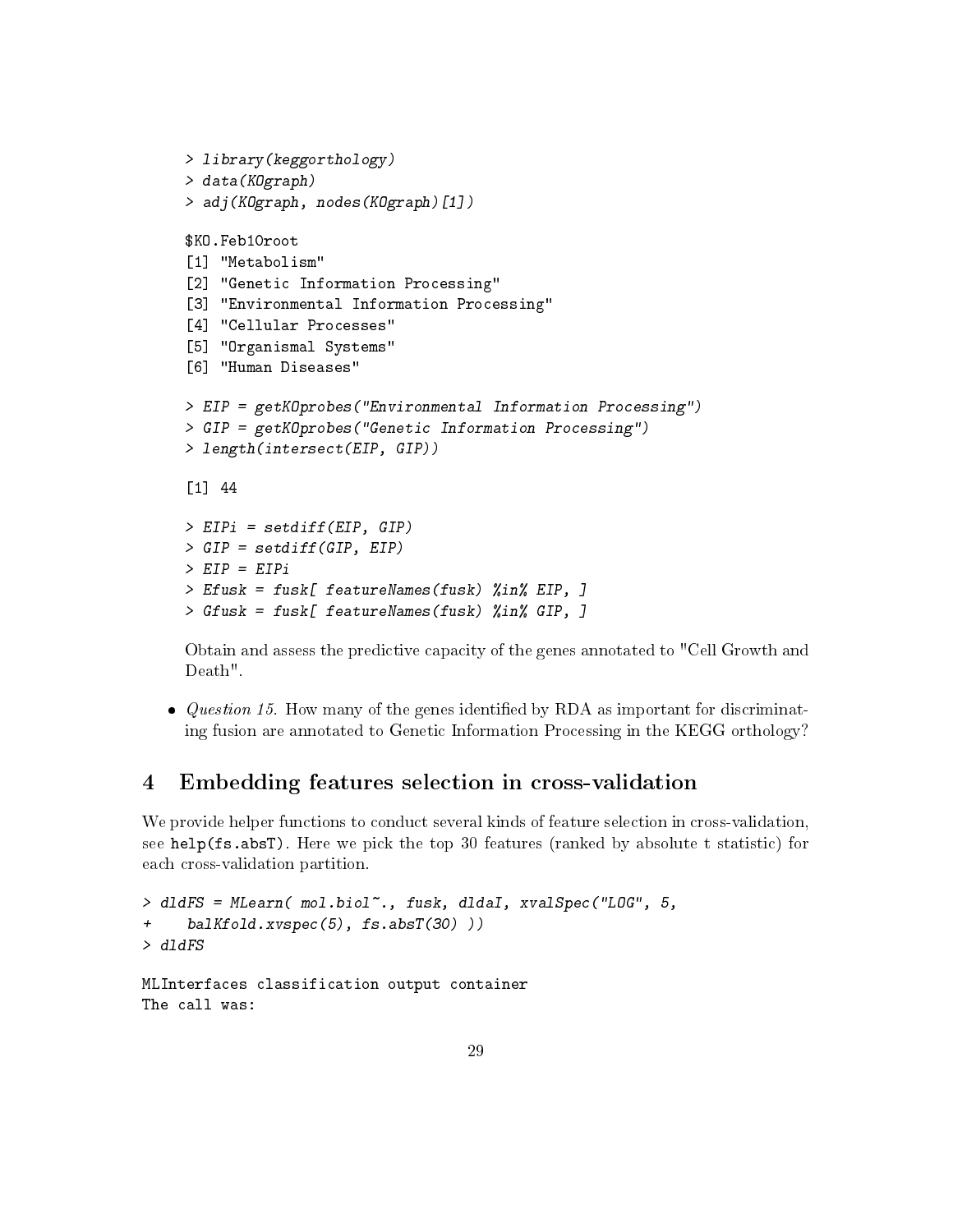MLearn(formula = mol.biol  $\tilde{ }$  ., data = fusk, .method = dldaI, trainInd = xvalSpec("LOG", 5, balKfold.xvspec(5), fs.absT(30))) Predicted outcome distribution for test set: BCR/ABL NEG 42 37 history of feature selection in cross-validation available; use fsHistory() > confuMat(dld1) predicted given BCR/ABL NEG BCR/ABL 15 1 NEG 12 11 > confuMat(dldFS) predicted given BCR/ABL NEG BCR/ABL 34 3 NEG 8 34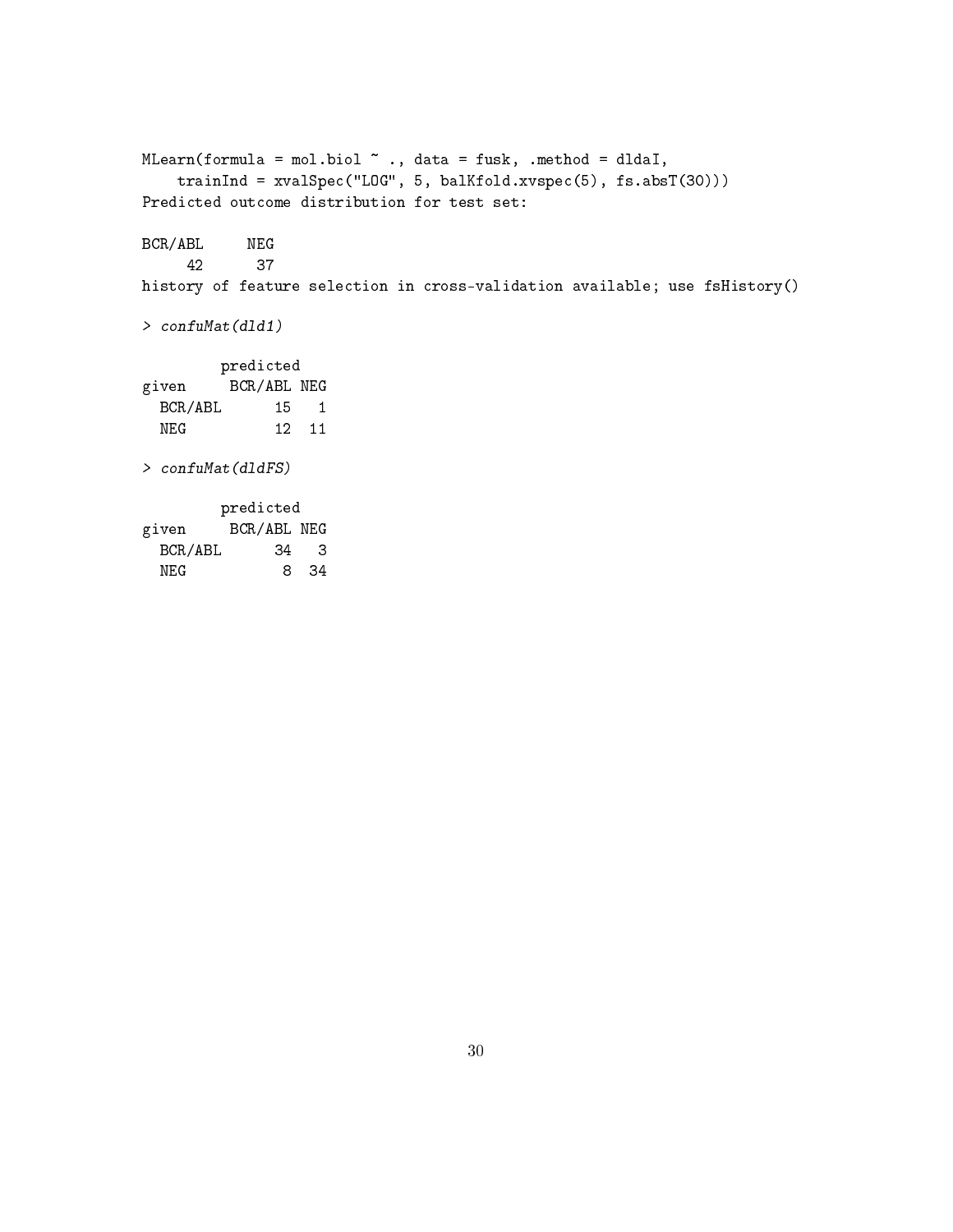## <span id="page-30-0"></span>5 Session information

> sessionInfo() R version 4.2.0 RC (2022-04-21 r82226) Platform: x86\_64-pc-linux-gnu (64-bit) Running under: Ubuntu 20.04.4 LTS Matrix products: default BLAS: /home/biocbuild/bbs-3.16-bioc/R/lib/libRblas.so LAPACK: /home/biocbuild/bbs-3.16-bioc/R/lib/libRlapack.so locale: [1] LC CTYPE=en US.UTF-8 LC NUMERIC=C [3] LC TIME=en GB LC COLLATE=C [5] LC\_MONETARY=en\_US.UTF-8 LC\_MESSAGES=en\_US.UTF-8 [7] LC\_PAPER=en\_US.UTF-8 LC\_NAME=C [9] LC\_ADDRESS=C LC\_TELEPHONE=C [11] LC\_MEASUREMENT=en\_US.UTF-8 LC\_IDENTIFICATION=C attached base packages: [1] stats4 stats graphics grDevices utils datasets methods [8] base other attached packages: [1] keggorthology\_2.49.0 hgu95av2.db\_3.13.0 org.Hs.eg.db\_3.15.0 [4] graph\_1.75.0 ALL\_1.37.0 randomForest\_4.7-1 [7] rpart\_4.1.16 lattice\_0.20-45 MASS\_7.3-57 [10] gbm\_2.1.8 genefilter\_1.79.0 golubEsets\_1.37.0 [13] MLInterfaces 1.77.0 cluster 2.1.3 annotate 1.75.0 [16] XML\_3.99-0.9 AnnotationDbi\_1.59.0 IRanges\_2.31.0 [19] S4Vectors\_0.35.0 Biobase\_2.57.0 BiocGenerics\_0.43.0 [22] Rcpp\_1.0.8.3 loaded via a namespace (and not attached): [1] KEGGREST\_1.37.0 gtools\_3.9.2 splines\_4.2.0 [4] vctrs\_0.4.1 blob\_1.2.3 survival\_3.3-1 [7] rlang\_1.0.2 e1071\_1.7-9 DBI\_1.1.2 [10] bit64\_4.0.5 GenomeInfoDbData\_1.2.8 zlibbioc\_1.43.0 [13] Biostrings\_2.65.0 memoise\_2.0.1 ada\_2.0-5 [16] fastmap\_1.1.0 GenomeInfoDb\_1.33.0 class\_7.3-20